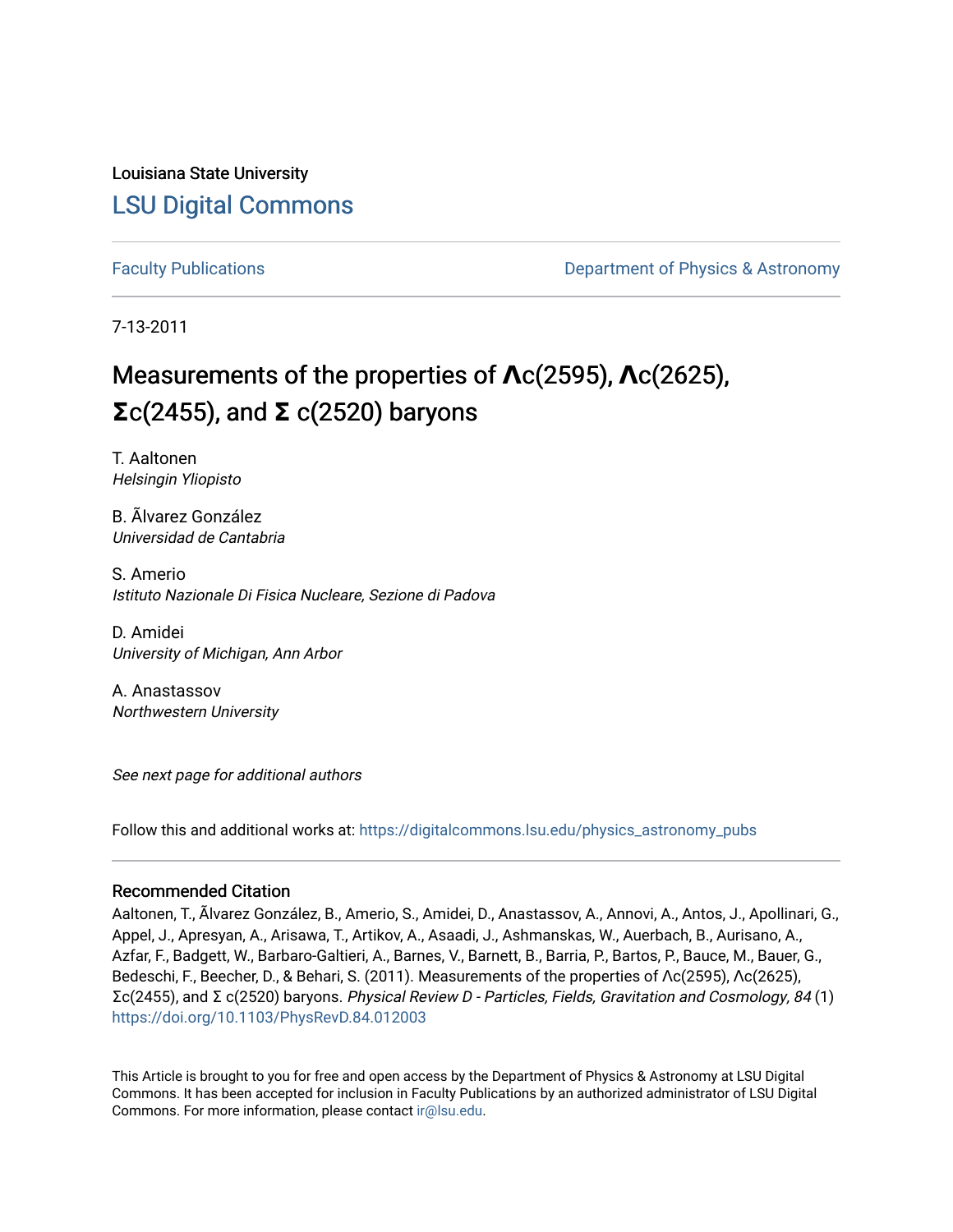# Authors

T. Aaltonen, B. Ãlvarez González, S. Amerio, D. Amidei, A. Anastassov, A. Annovi, J. Antos, G. Apollinari, J. A. Appel, A. Apresyan, T. Arisawa, A. Artikov, J. Asaadi, W. Ashmanskas, B. Auerbach, A. Aurisano, F. Azfar, W. Badgett, A. Barbaro-Galtieri, V. E. Barnes, B. A. Barnett, P. Barria, P. Bartos, M. Bauce, G. Bauer, F. Bedeschi, D. Beecher, and S. Behari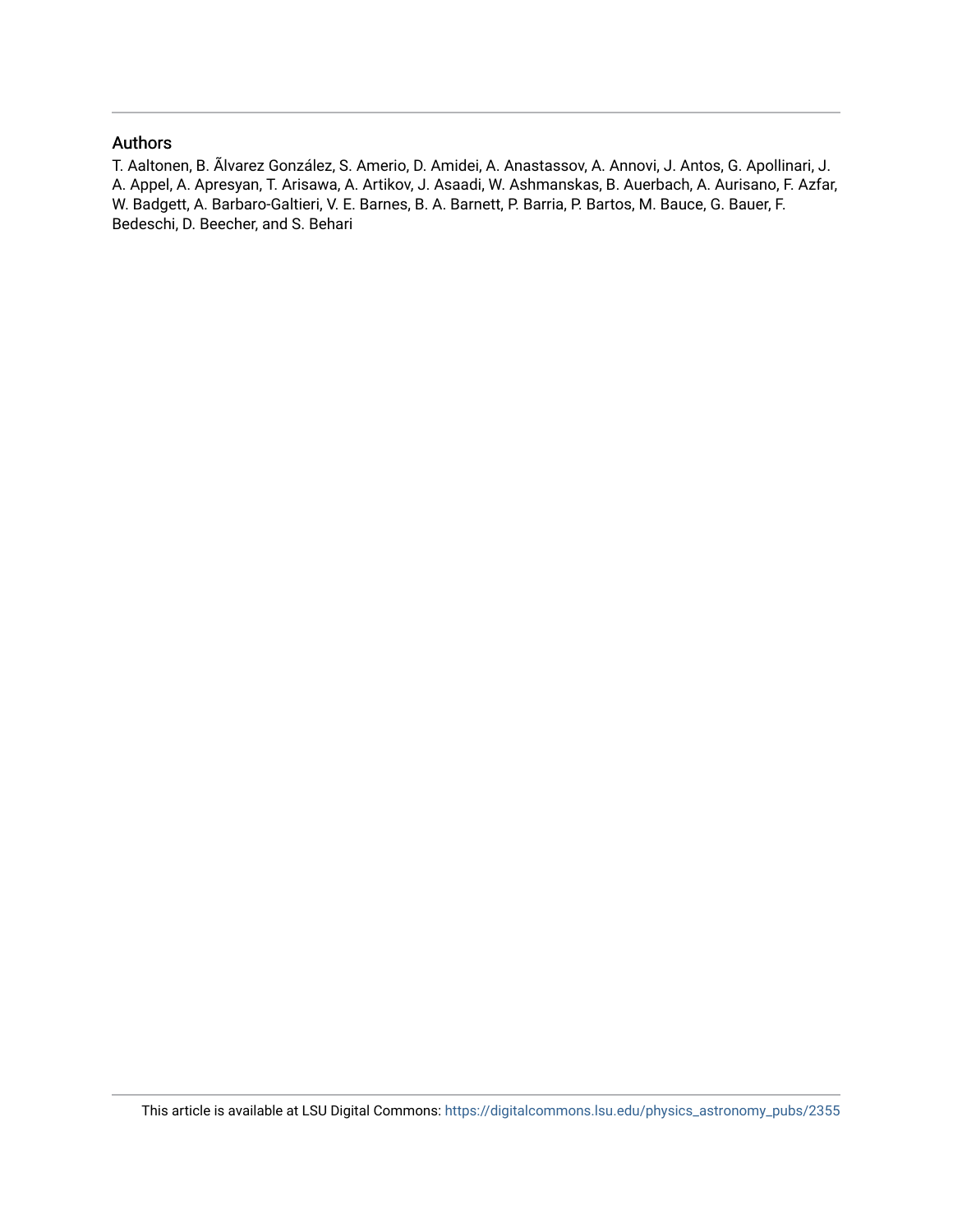

# CHORUS

This is the accepted manuscript made available via CHORUS. The article has been published as:

Measurements of the properties of Λ\_{c}(2595), Λ\_{c}(2625), Σ\_{c}(2455), and Σ\_{c}(2520) baryons T. Aaltonen et al. (CDF Collaboration) Phys. Rev. D **84**, 012003 — Published 13 July 2011 DOI: [10.1103/PhysRevD.84.012003](http://dx.doi.org/10.1103/PhysRevD.84.012003)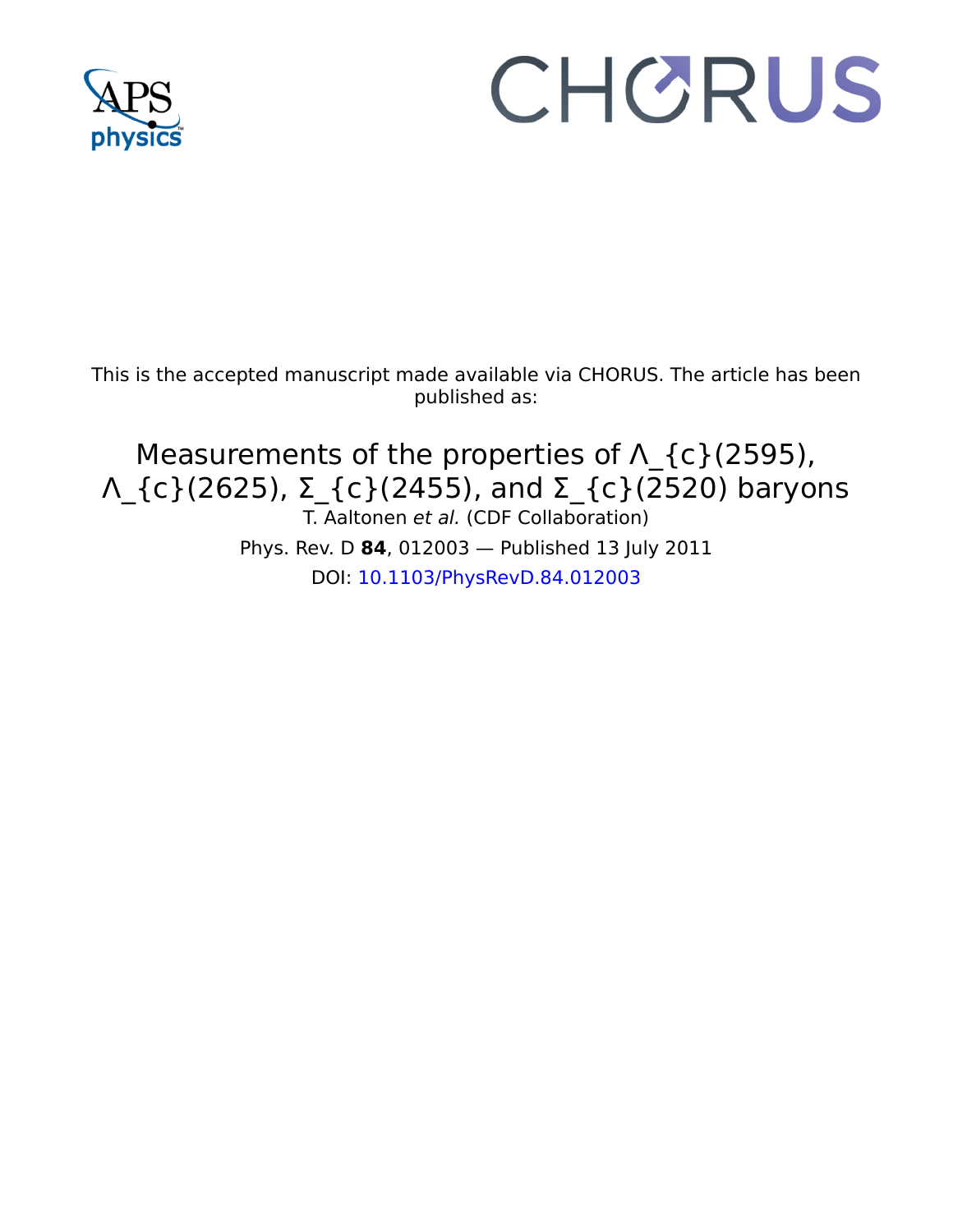# Measurements of the properties of  $\Lambda_c(2595)$ ,  $\Lambda_c(2625)$ ,  $\Sigma_c(2455)$ , and  $\Sigma_c(2520)$  baryons

Compostena ..., " M.E. Convery, ... " On Way, "M.Coroo, ... M.<br>
e., 4 C. Cuenca Almenar,  $59 \text{ J. Cuvars}^{10}$ ,  $\text{R. Culterson, } ^{15}$  D. I.<br>
.. de Barbaro,  $^{47}$  S. De Cecco,  $^{49}$  G. De Lorenzo,  $^{4}$  M. Dell'Orso<sup>cc</sup><br>
... de  $\mathcal{W}^{\mathcal{M}}$  F. C. Come M. C. Come J. M. C. Teritorike, G. Chineshi, "4 G. Chineshi, "P. C. Chineshi, "C. Chineshi, "C. Chineshi, "C. Chineshi, "C. Chineshi, "C. Chineshi, "C. Chineshi, "C. Chineshi, "P. C. Chineshi, " T. Aaltonen,<sup>21</sup> B. Álvarez González<sup>w</sup>, <sup>9</sup> S. Amerio,<sup>41</sup> D. Amidei,<sup>32</sup> A. Anastassov, <sup>36</sup> A. Annovi, <sup>17</sup> J. Antos, <sup>12</sup> G. Apollinari,<sup>15</sup> J.A. Appel,<sup>15</sup> A. Apresyan,<sup>46</sup> T. Arisawa,<sup>56</sup> A. Artikov,<sup>13</sup> J. Asaadi,<sup>51</sup> W. Ashmanskas,<sup>15</sup> B. Auerbach,<sup>59</sup> A. Aurisano,<sup>51</sup> F. Azfar,<sup>40</sup> W. Badgett,<sup>15</sup> A. Barbaro-Galtieri,<sup>26</sup> V.E. Barnes,<sup>46</sup> B.A. Barnett,<sup>23</sup> P. Barria<sup>dd</sup>,<sup>44</sup> P. Bartos,<sup>12</sup> M. Bauce<sup>bb</sup>,<sup>41</sup> G. Bauer,<sup>30</sup> F. Bedeschi,<sup>44</sup> D. Beecher,<sup>28</sup> S. Behari,<sup>23</sup> G. Bellettini<sup>cc</sup>,<sup>44</sup> J. Bellinger,<sup>58</sup> D. Benjamin,<sup>14</sup> A. Beretvas,<sup>15</sup> A. Bhatti,<sup>48</sup> M. Binkley\*,<sup>15</sup> D. Bisello<sup>bb</sup>,<sup>41</sup> I. Bizjak<sup>hh</sup>,<sup>28</sup> K.R. Bland,<sup>5</sup> B. Blumenfeld,<sup>23</sup> A. Bocci,<sup>14</sup> A. Bodek,<sup>47</sup> D. Bortoletto,<sup>46</sup> J. Boudreau,<sup>45</sup> A. Boveia,<sup>11</sup> B. Brau<sup>a</sup>,<sup>15</sup> L. Brigliadori<sup>aa</sup>, <sup>6</sup> A. Brisuda, <sup>12</sup> C. Bromberg, <sup>33</sup> E. Brucken, <sup>21</sup> M. Bucciantonio<sup>cc</sup>, <sup>44</sup> J. Budagov, <sup>13</sup> H.S. Budd,<sup>47</sup> S. Budd,<sup>22</sup> K. Burkett,<sup>15</sup> G. Busetto<sup>bb</sup>,<sup>41</sup> P. Bussey,<sup>19</sup> A. Buzatu,<sup>31</sup> C. Calancha,<sup>29</sup> S. Camarda,<sup>4</sup> M. Campanelli,<sup>33</sup> M. Campbell,<sup>32</sup> F. Canelli<sup>11</sup>,<sup>15</sup> B. Carls,<sup>22</sup> D. Carlsmith,<sup>58</sup> R. Carosi,<sup>44</sup> S. Carrillo<sup>k</sup>,<sup>16</sup> S. Carron,<sup>15</sup> B. Casal,<sup>9</sup> M. Casarsa,<sup>15</sup> A. Castro<sup>aa</sup>, <sup>6</sup> P. Catastini,<sup>20</sup> D. Cauz,<sup>52</sup> V. Cavaliere,<sup>22</sup> M. Cavalli-Sforza,<sup>4</sup> A. Cerri<sup>f</sup>,<sup>26</sup> L. Cerrito<sup>q</sup>,<sup>28</sup> Y.C. Chen,<sup>1</sup> M. Chertok,<sup>7</sup> G. Chiarelli,<sup>44</sup> G. Chlachidze,<sup>15</sup> F. Chlebana,<sup>15</sup> K. Cho,<sup>25</sup> D. Chokheli,<sup>13</sup> J.P. Chou,<sup>20</sup> W.H. Chung,<sup>58</sup> Y.S. Chung,<sup>47</sup> C.I. Ciobanu,<sup>42</sup> M.A. Ciocci<sup>dd</sup>,<sup>44</sup> A. Clark,<sup>18</sup> C. Clarke,<sup>57</sup> G. Compostella<sup>bb</sup>,<sup>41</sup> M.E. Convery,<sup>15</sup> J. Conway,<sup>7</sup> M.Corbo,<sup>42</sup> M. Cordelli,<sup>17</sup> C.A. Cox,<sup>7</sup> D.J. Cox,<sup>7</sup> F. Crescioli<sup>cc</sup>,<sup>44</sup> C. Cuenca Almenar,<sup>59</sup> J. Cuevas<sup>w</sup>, <sup>9</sup> R. Culbertson,<sup>15</sup> D. Dagenhart,<sup>15</sup> N. d'Ascenzo<sup>u</sup>,<sup>42</sup> M. Datta,<sup>15</sup> P. de Barbaro,<sup>47</sup> S. De Cecco,<sup>49</sup> G. De Lorenzo,<sup>4</sup> M. Dell'Orso<sup>cc</sup>,<sup>44</sup> C. Deluca,<sup>4</sup> L. Demortier,<sup>48</sup> J. Deng<sup>c</sup>,<sup>14</sup> M. Deninno,<sup>6</sup> F. Devoto,<sup>21</sup> M. d'Errico<sup>bb</sup>,<sup>41</sup> A. Di Canto<sup>cc</sup>,<sup>44</sup> B. Di Ruzza,<sup>44</sup> J.R. Dittmann,<sup>5</sup> M. D'Onofrio,<sup>27</sup> S. Donati<sup>cc</sup>,<sup>44</sup> P. Dong,<sup>15</sup> M. Dorigo,<sup>52</sup> T. Dorigo,<sup>41</sup> K. Ebina,<sup>56</sup> A. Elagin,<sup>51</sup> A. Eppig,<sup>32</sup> R. Erbacher,<sup>7</sup> D. Errede,<sup>22</sup> S. Errede,<sup>22</sup> N. Ershaidat<sup>z</sup>,<sup>42</sup> R. Eusebi,<sup>51</sup> H.C. Fang,<sup>26</sup> S. Farrington,<sup>40</sup> M. Feindt,<sup>24</sup> J.P. Fernandez,<sup>29</sup> C. Ferrazza<sup>ee</sup>,<sup>44</sup> R. Field,<sup>16</sup> G. Flanagan<sup>s</sup>,<sup>46</sup> R. Forrest,<sup>7</sup> M.J. Frank,<sup>5</sup> M. Franklin,<sup>20</sup> J.C. Freeman,<sup>15</sup> Y. Funakoshi,<sup>56</sup> I. Furic,<sup>16</sup> M. Gallinaro,<sup>48</sup> J. Galyardt,<sup>10</sup> J.E. Garcia,<sup>18</sup> A.F. Garfinkel,<sup>46</sup> P. Garosi<sup>dd</sup>,<sup>44</sup> H. Gerberich,<sup>22</sup> E. Gerchtein,<sup>15</sup> S. Giagu<sup>ff</sup>,<sup>49</sup> V. Giakoumopoulou,<sup>3</sup> P. Giannetti,<sup>44</sup> K. Gibson,<sup>45</sup> C.M. Ginsburg,<sup>15</sup> N. Giokaris,<sup>3</sup> P. Giromini,<sup>17</sup> M. Giunta,<sup>44</sup> G. Giurgiu,<sup>23</sup> V. Glagolev,<sup>13</sup> D. Glenzinski,<sup>15</sup> M. Gold,<sup>35</sup> D. Goldin,<sup>51</sup> N. Goldschmidt,<sup>16</sup> A. Golossanov,<sup>15</sup> G. Gomez,<sup>9</sup> G. Gomez-Ceballos,<sup>30</sup> M. Goncharov,<sup>30</sup> O. González,<sup>29</sup> I. Gorelov,<sup>35</sup> A.T. Goshaw,<sup>14</sup> K. Goulianos,<sup>48</sup> S. Grinstein,<sup>4</sup> C. Grosso-Pilcher,<sup>11</sup> R.C. Group<sup>55</sup>,<sup>15</sup> J. Guimaraes da Costa, <sup>20</sup> Z. Gunay-Unalan, <sup>33</sup> C. Haber, <sup>26</sup> S.R. Hahn, <sup>15</sup> E. Halkiadakis, <sup>50</sup> A. Hamaguchi, <sup>39</sup> J.Y. Han,<sup>47</sup> F. Happacher,<sup>17</sup> K. Hara,<sup>53</sup> D. Hare,<sup>50</sup> M. Hare,<sup>54</sup> R.F. Harr,<sup>57</sup> K. Hatakeyama,<sup>5</sup> C. Hays,<sup>40</sup> M. Heck,<sup>24</sup> J. Heinrich,<sup>43</sup> M. Herndon,<sup>58</sup> S. Hewamanage,<sup>5</sup> D. Hidas,<sup>50</sup> A. Hocker,<sup>15</sup> W. Hopkins<sup>g</sup>,<sup>15</sup> D. Horn,<sup>24</sup> S. Hou,<sup>1</sup> R.E. Hughes,<sup>37</sup> M. Hurwitz,<sup>11</sup> U. Husemann,<sup>59</sup> N. Hussain,<sup>31</sup> M. Hussein,<sup>33</sup> J. Huston,<sup>33</sup> G. Introzzi,<sup>44</sup> M. Iori<sup>ff</sup>,<sup>49</sup> A. Ivanov<sup>o</sup>,<sup>7</sup> E. James,<sup>15</sup> D. Jang,<sup>10</sup> B. Jayatilaka,<sup>14</sup> E.J. Jeon,<sup>25</sup> M.K. Jha,<sup>6</sup> S. Jindariani,<sup>15</sup> W. Johnson,<sup>7</sup> M. Jones, <sup>46</sup> K.K. Joo, <sup>25</sup> S.Y. Jun, <sup>10</sup> T.R. Junk, <sup>15</sup> T. Kamon, <sup>51</sup> P.E. Karchin, <sup>57</sup> A. Kasmi, <sup>5</sup> Y. Kato<sup>n</sup>, <sup>39</sup> W. Ketchum,<sup>11</sup> J. Keung,<sup>43</sup> V. Khotilovich,<sup>51</sup> B. Kilminster,<sup>15</sup> D.H. Kim,<sup>25</sup> H.S. Kim,<sup>25</sup> H.W. Kim,<sup>25</sup> J.E. Kim,<sup>25</sup> M.J. Kim,<sup>17</sup> S.B. Kim,<sup>25</sup> S.H. Kim,<sup>53</sup> Y.K. Kim,<sup>11</sup> N. Kimura,<sup>56</sup> M. Kirby,<sup>15</sup> S. Klimenko,<sup>16</sup> K. Kondo,<sup>56</sup> D.J. Kong,<sup>25</sup> J. Konigsberg,<sup>16</sup> A.V. Kotwal,<sup>14</sup> M. Kreps<sup>ii</sup>,<sup>24</sup> J. Kroll,<sup>43</sup> D. Krop,<sup>11</sup> N. Krumnack<sup>1</sup>,<sup>5</sup> M. Kruse,<sup>14</sup> V. Krutelyov<sup>d</sup>,<sup>51</sup> T. Kuhr,<sup>24</sup> M. Kurata,<sup>53</sup> S. Kwang,<sup>11</sup> A.T. Laasanen,<sup>46</sup> S. Lami,<sup>44</sup> S. Lammel,<sup>15</sup> M. Lancaster,<sup>28</sup> R.L. Lander,<sup>7</sup> K. Lannon<sup>v</sup>,<sup>37</sup> A. Lath,<sup>50</sup> G. Latino<sup>cc</sup>,<sup>44</sup> T. LeCompte,<sup>2</sup> E. Lee,<sup>51</sup> H.S. Lee,<sup>11</sup> J.S. Lee,<sup>25</sup> S.W. Lee<sup>x</sup>,<sup>51</sup> S. Leo<sup>cc</sup>,<sup>44</sup> S. Leone,<sup>44</sup> J.D. Lewis,<sup>15</sup> A. Limosani<sup>r</sup>,<sup>14</sup> C.-J. Lin,<sup>26</sup> J. Linacre,<sup>40</sup> M. Lindgren,<sup>15</sup> E. Lipeles,<sup>43</sup> A. Lister,<sup>18</sup> D.O. Litvintsev,<sup>15</sup> C. Liu,<sup>45</sup> Q. Liu,<sup>46</sup> T. Liu,<sup>15</sup> S. Lockwitz,<sup>59</sup> A. Loginov,<sup>59</sup> D. Lucchesi<sup>bb</sup>,<sup>41</sup> J. Lueck,  $^{24}$  P. Lujan,  $^{26}$  P. Lukens,  $^{15}$  G. Lungu,  $^{48}$  J. Lys,  $^{26}$  R. Lysak,  $^{12}$  R. Madrak,  $^{15}$  K. Maeshima,  $^{15}$ K. Makhoul,<sup>30</sup> S. Malik,<sup>48</sup> G. Manca<sup>b</sup>,<sup>27</sup> A. Manousakis-Katsikakis,<sup>3</sup> F. Margaroli,<sup>46</sup> C. Marino,<sup>24</sup> M. Martínez,<sup>4</sup> R. Martínez-Ballarín,<sup>29</sup> P. Mastrandrea,<sup>49</sup> M.E. Mattson,<sup>57</sup> P. Mazzanti,<sup>6</sup> K.S. McFarland,<sup>47</sup> P. McIntyre,<sup>51</sup> R. McNulty<sup>i</sup>,<sup>27</sup> A. Mehta,<sup>27</sup> P. Mehtala,<sup>21</sup> A. Menzione,<sup>44</sup> C. Mesropian,<sup>48</sup> T. Miao,<sup>15</sup> D. Mietlicki,<sup>32</sup> A. Mitra,<sup>1</sup> H. Miyake, $^{53}$  S. Moed, $^{20}$  N. Moggi, $^6$  M.N. Mondragon $^k,^{15}$  C.S. Moon, $^{25}$  R. Moore, $^{15}$  M.J. Morello, $^{15}$  J. Morlock, $^{24}$ P. Movilla Fernandez,<sup>15</sup> A. Mukherjee,<sup>15</sup> Th. Muller,<sup>24</sup> P. Murat,<sup>15</sup> M. Mussini<sup>aa</sup>,<sup>6</sup> J. Nachtman<sup>m</sup>,<sup>15</sup> Y. Nagai,<sup>53</sup> J. Naganoma,<sup>56</sup> I. Nakano,<sup>38</sup> A. Napier,<sup>54</sup> J. Nett,<sup>51</sup> C. Neu,<sup>60</sup> M.S. Neubauer,<sup>22</sup> J. Nielsen<sup>e</sup>,<sup>26</sup> L. Nodulman,<sup>2</sup> O. Norniella,<sup>22</sup> E. Nurse,<sup>28</sup> L. Oakes,<sup>40</sup> S.H. Oh,<sup>14</sup> Y.D. Oh,<sup>25</sup> I. Oksuzian,<sup>60</sup> T. Okusawa,<sup>39</sup> R. Orava,<sup>21</sup> L. Ortolan,<sup>4</sup> S. Pagan Griso<sup>bb</sup>,<sup>41</sup> C. Pagliarone,<sup>52</sup> E. Palencia<sup>f</sup>,<sup>9</sup> V. Papadimitriou,<sup>15</sup> A.A. Paramonov,<sup>2</sup> J. Patrick,<sup>15</sup> G. Pauletta<sup>gg</sup>,<sup>52</sup> M. Paulini,<sup>10</sup> C. Paus,<sup>30</sup> D.E. Pellett,<sup>7</sup> A. Penzo,<sup>52</sup> T.J. Phillips,<sup>14</sup> G. Piacentino,<sup>44</sup> E. Pianori,<sup>43</sup> J. Pilot,<sup>37</sup> K. Pitts,<sup>22</sup> C. Plager,<sup>8</sup> L. Pondrom,<sup>58</sup> K. Potamianos,<sup>46</sup> O. Poukhov\*,<sup>13</sup> F. Prokoshin<sup>y</sup>,<sup>13</sup> A. Pronko,<sup>15</sup> F. Ptohos<sup>h</sup>,<sup>17</sup> E. Pueschel,<sup>10</sup> G. Punzi<sup>cc</sup>,<sup>44</sup> J. Pursley,<sup>58</sup> A. Rahaman,<sup>45</sup> V. Ramakrishnan,<sup>58</sup> N. Ranjan,<sup>46</sup> I. Redondo,<sup>29</sup> P. Renton,<sup>40</sup> M. Rescigno,<sup>49</sup> T. Riddick,<sup>28</sup> F. Rimondi<sup>aa</sup>,<sup>6</sup> L. Ristori<sup>45</sup>,<sup>15</sup> A. Robson,<sup>19</sup> T. Rodrigo, <sup>9</sup> T. Rodriguez, <sup>43</sup> E. Rogers, <sup>22</sup> S. Rolli, <sup>54</sup> R. Roser, <sup>15</sup> M. Rossi, <sup>52</sup> F. Rubbo, <sup>15</sup> F. Ruffini<sup>dd</sup>, <sup>44</sup> A. Ruiz,<sup>9</sup> J. Russ,<sup>10</sup> V. Rusu,<sup>15</sup> A. Safonov,<sup>51</sup> W.K. Sakumoto,<sup>47</sup> Y. Sakurai,<sup>56</sup> L. Santi<sup>gg</sup>,<sup>52</sup> L. Sartori,<sup>44</sup>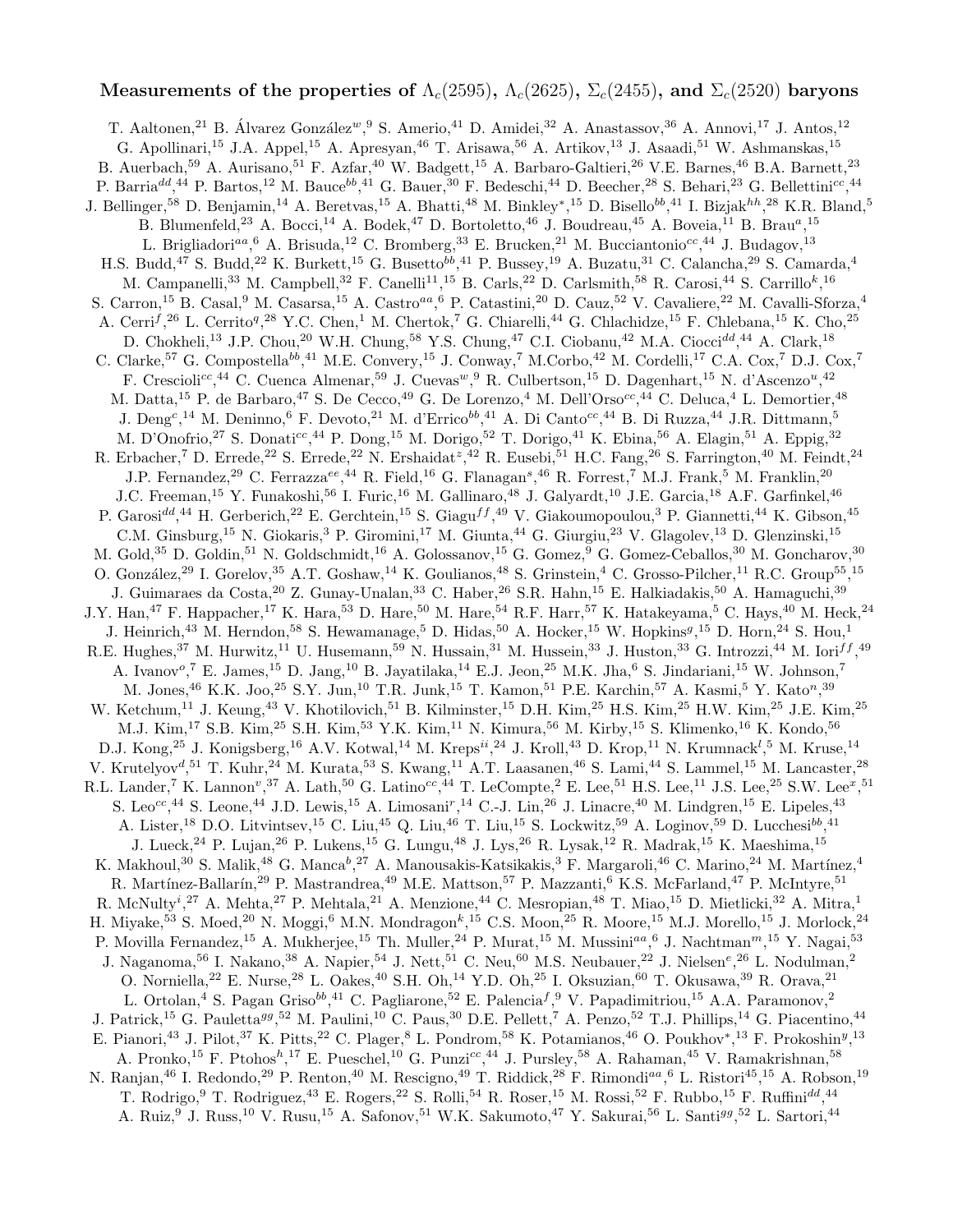K. Sato,<sup>53</sup> V. Saveliev<sup>u</sup>,<sup>42</sup> A. Savoy-Navarro,<sup>42</sup> P. Schlabach,<sup>15</sup> A. Schmidt,<sup>24</sup> E.E. Schmidt,<sup>15</sup> M.P. Schmidt<sup>\*</sup>,<sup>59</sup> M. Schmitt,<sup>36</sup> T. Schwarz,<sup>7</sup> L. Scodellaro,<sup>9</sup> A. Scribano<sup>dd</sup>,<sup>44</sup> F. Scuri,<sup>44</sup> A. Sedov,<sup>46</sup> S. Seidel,<sup>35</sup> Y. Seiya,<sup>39</sup>

A. Semenov,<sup>13</sup> F. Sforza<sup>cc</sup>,<sup>44</sup> A. Sfyrla,<sup>22</sup> S.Z. Shalhout,<sup>7</sup> T. Shears,<sup>27</sup> P.F. Shepard,<sup>45</sup> M. Shimojima<sup>t</sup>,<sup>53</sup> S. Shiraishi,<sup>11</sup> M. Shochet,<sup>11</sup> I. Shreyber,<sup>34</sup> A. Simonenko,<sup>13</sup> P. Sinervo,<sup>31</sup> A. Sissakian<sup>\*</sup>,<sup>13</sup> K. Sliwa,<sup>54</sup> J.R. Smith,<sup>7</sup>

F.D. Snider,<sup>15</sup> A. Soha,<sup>15</sup> S. Somalwar,<sup>50</sup> V. Sorin,<sup>4</sup> P. Squillacioti,<sup>15</sup> M. Stancari,<sup>15</sup> M. Stanitzki,<sup>59</sup>

R. St. Denis,<sup>19</sup> B. Stelzer,<sup>31</sup> O. Stelzer-Chilton,<sup>31</sup> D. Stentz,<sup>36</sup> J. Strologas,<sup>35</sup> G.L. Strycker,<sup>32</sup> Y. Sudo,<sup>53</sup>

A. Sukhanov,<sup>16</sup> I. Suslov,<sup>13</sup> K. Takemasa,<sup>53</sup> Y. Takeuchi,<sup>53</sup> J. Tang,<sup>11</sup> M. Tecchio,<sup>32</sup> P.K. Teng,<sup>1</sup> J. Thom<sup>g</sup>,<sup>15</sup>

J. Thome,<sup>10</sup> G.A. Thompson,<sup>22</sup> E. Thomson,<sup>43</sup> P. Ttito-Guzmán,<sup>29</sup> S. Tkaczyk,<sup>15</sup> D. Toback,<sup>51</sup> S. Tokar,<sup>12</sup>

K. Tollefson,<sup>33</sup> T. Tomura,<sup>53</sup> D. Tonelli,<sup>15</sup> S. Torre,<sup>17</sup> D. Torretta,<sup>15</sup> P. Totaro,<sup>41</sup> M. Trovato<sup>ee</sup>,<sup>44</sup> Y. Tu,<sup>43</sup>

F. Ukegawa,<sup>53</sup> S. Uozumi,<sup>25</sup> A. Varganov,<sup>32</sup> F. Vázquez<sup>k</sup>,<sup>16</sup> G. Velev,<sup>15</sup> C. Vellidis,<sup>3</sup> M. Vidal,<sup>29</sup> I. Vila,<sup>9</sup>

R. Vilar,  $9$  J. Vizán,  $9$  M. Vogel,  $35$  G. Volpi<sup>cc</sup>,  $^{44}$  P. Wagner,  $^{43}$  R.L. Wagner,  $^{15}$  T. Wakisaka,  $^{39}$  R. Wallny,  $^8$ 

S.M. Wang,<sup>1</sup> A. Warburton,<sup>31</sup> D. Waters,<sup>28</sup> M. Weinberger,<sup>51</sup> W.C. Wester III,<sup>15</sup> B. Whitehouse,<sup>54</sup> D. Whiteson<sup>c</sup>,<sup>43</sup>

A.B. Wicklund,<sup>2</sup> E. Wicklund,<sup>15</sup> S. Wilbur,<sup>11</sup> F. Wick,<sup>24</sup> H.H. Williams,<sup>43</sup> J.S. Wilson,<sup>37</sup> P. Wilson,<sup>15</sup> B.L. Winer,<sup>37</sup>

P. Wittich<sup>g<sub>, 15</sub> S. Wolbers, <sup>15</sup> H. Wolfe, <sup>37</sup> T. Wright, <sup>32</sup> X. Wu, <sup>18</sup> Z. Wu, <sup>5</sup> K. Yamamoto, <sup>39</sup> J. Yamaoka, <sup>14</sup></sup>

T. Yang,<sup>15</sup> U.K. Yang<sup>p</sup>,<sup>11</sup> Y.C. Yang,<sup>25</sup> W.-M. Yao,<sup>26</sup> G.P. Yeh,<sup>15</sup> K. Yi<sup>m</sup>,<sup>15</sup> J. Yoh,<sup>15</sup> K. Yorita,<sup>56</sup>

T. Yoshida<sup>j</sup>,<sup>39</sup> G.B. Yu,<sup>14</sup> I. Yu,<sup>25</sup> S.S. Yu,<sup>15</sup> J.C. Yun,<sup>15</sup> A. Zanetti,<sup>52</sup> Y. Zeng,<sup>14</sup> and S. Zucchelli<sup>aa6</sup>

(CDF Collaboration† )

1 *Institute of Physics, Academia Sinica, Taipei, Taiwan 11529, Republic of China*

<sup>2</sup>*Argonne National Laboratory, Argonne, Illinois 60439, USA*

<sup>3</sup>*University of Athens, 157 71 Athens, Greece*

4 *Institut de Fisica d'Altes Energies, ICREA, Universitat Autonoma de Barcelona, E-08193, Bellaterra (Barcelona), Spain*

<sup>5</sup>*Baylor University, Waco, Texas 76798, USA*

6 *Istituto Nazionale di Fisica Nucleare Bologna,* aa*University of Bologna, I-40127 Bologna, Italy*

<sup>7</sup>*University of California, Davis, Davis, California 95616, USA*

<sup>8</sup>*University of California, Los Angeles, Los Angeles, California 90024, USA*

9 *Instituto de Fisica de Cantabria, CSIC-University of Cantabria, 39005 Santander, Spain*

<sup>10</sup>*Carnegie Mellon University, Pittsburgh, Pennsylvania 15213, USA*

<sup>11</sup>*Enrico Fermi Institute, University of Chicago, Chicago, Illinois 60637, USA*

<sup>12</sup>*Comenius University, 842 48 Bratislava, Slovakia; Institute of Experimental Physics, 040 01 Kosice, Slovakia*

<sup>13</sup>*Joint Institute for Nuclear Research, RU-141980 Dubna, Russia*

<sup>14</sup>*Duke University, Durham, North Carolina 27708, USA*

<sup>15</sup>*Fermi National Accelerator Laboratory, Batavia, Illinois 60510, USA*

<sup>16</sup>*University of Florida, Gainesville, Florida 32611, USA*

<sup>17</sup>*Laboratori Nazionali di Frascati, Istituto Nazionale di Fisica Nucleare, I-00044 Frascati, Italy*

<sup>18</sup>*University of Geneva, CH-1211 Geneva 4, Switzerland*

<sup>19</sup>*Glasgow University, Glasgow G12 8QQ, United Kingdom*

<sup>20</sup>*Harvard University, Cambridge, Massachusetts 02138, USA*

<sup>21</sup>*Division of High Energy Physics, Department of Physics,*

*University of Helsinki and Helsinki Institute of Physics, FIN-00014, Helsinki, Finland*

<sup>22</sup>*University of Illinois, Urbana, Illinois 61801, USA*

<sup>23</sup>*The Johns Hopkins University, Baltimore, Maryland 21218, USA*

<sup>24</sup>*Institut für Experimentelle Kernphysik, Karlsruhe Institute of Technology, D-76131 Karlsruhe, Germany* 

<sup>25</sup>*Center for High Energy Physics: Kyungpook National University,*

*Daegu 702-701, Korea; Seoul National University, Seoul 151-742,*

*Korea; Sungkyunkwan University, Suwon 440-746,*

*Korea; Korea Institute of Science and Technology Information,*

*Daejeon 305-806, Korea; Chonnam National University, Gwangju 500-757,*

*Korea; Chonbuk National University, Jeonju 561-756, Korea*

<sup>26</sup>*Ernest Orlando Lawrence Berkeley National Laboratory, Berkeley, California 94720, USA*

<sup>27</sup>*University of Liverpool, Liverpool L69 7ZE, United Kingdom*

<sup>28</sup>*University College London, London WC1E 6BT, United Kingdom*

<sup>29</sup>*Centro de Investigaciones Energeticas Medioambientales y Tecnologicas, E-28040 Madrid, Spain*

<sup>30</sup>*Massachusetts Institute of Technology, Cambridge, Massachusetts 02139, USA*

<sup>31</sup>Institute of Particle Physics: McGill University, Montréal, Québec,

*Canada H3A 2T8; Simon Fraser University, Burnaby, British Columbia,*

*Canada V5A 1S6; University of Toronto, Toronto, Ontario,*

*Canada M5S 1A7; and TRIUMF, Vancouver, British Columbia, Canada V6T 2A3*

<sup>32</sup>*University of Michigan, Ann Arbor, Michigan 48109, USA*

<sup>33</sup>*Michigan State University, East Lansing, Michigan 48824, USA*

<sup>34</sup>*Institution for Theoretical and Experimental Physics, ITEP, Moscow 117259, Russia*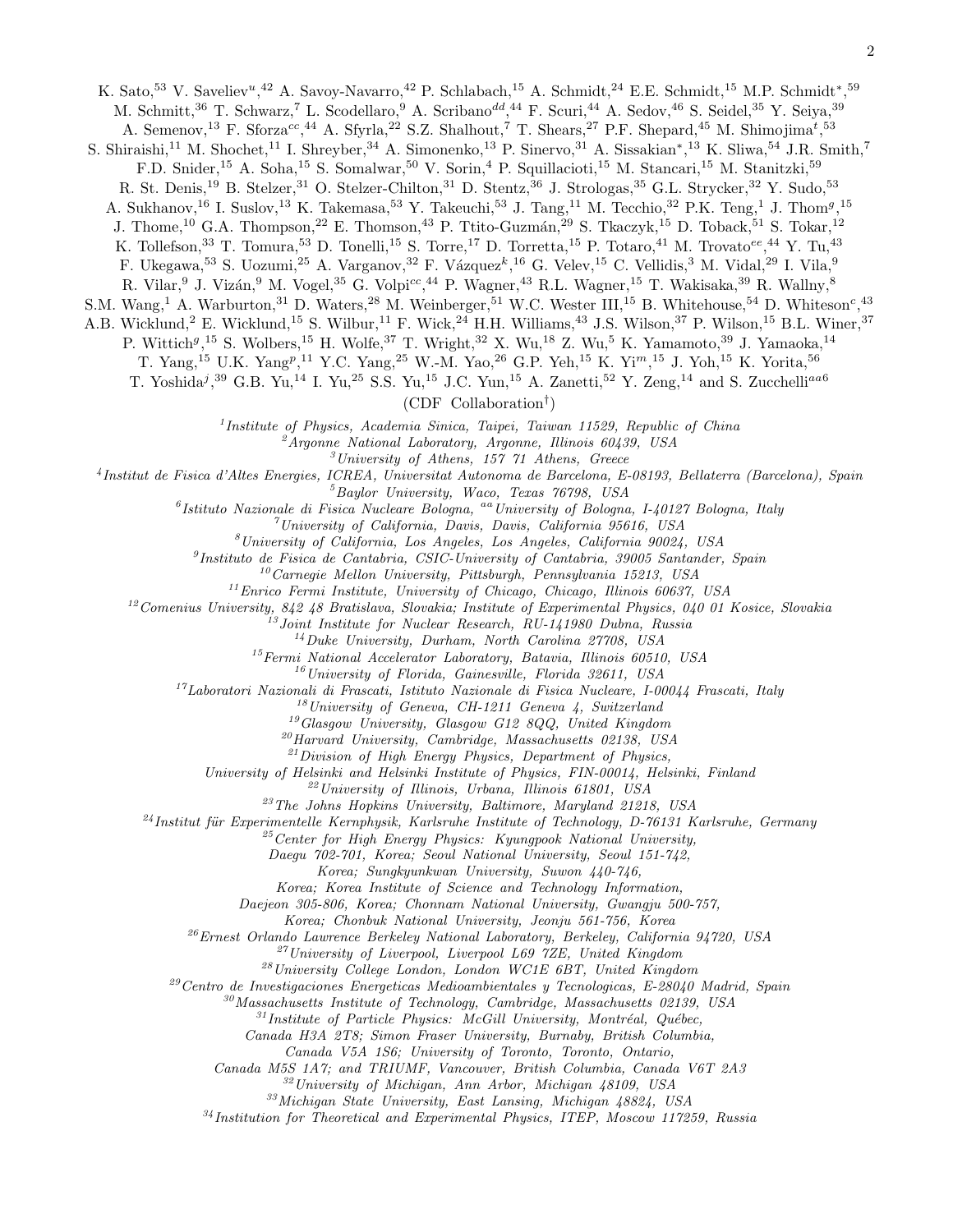<sup>35</sup>*University of New Mexico, Albuquerque, New Mexico 87131, USA*

<sup>36</sup>*Northwestern University, Evanston, Illinois 60208, USA*

<sup>37</sup>*The Ohio State University, Columbus, Ohio 43210, USA*

<sup>38</sup>*Okayama University, Okayama 700-8530, Japan*

<sup>39</sup>*Osaka City University, Osaka 588, Japan*

<sup>40</sup>*University of Oxford, Oxford OX1 3RH, United Kingdom*

<sup>41</sup>*Istituto Nazionale di Fisica Nucleare, Sezione di Padova-Trento,* bb*University of Padova, I-35131 Padova, Italy*

<sup>42</sup>*LPNHE, Universite Pierre et Marie Curie/IN2P3-CNRS, UMR7585, Paris, F-75252 France*

<sup>43</sup>*University of Pennsylvania, Philadelphia, Pennsylvania 19104, USA*

<sup>44</sup>*Istituto Nazionale di Fisica Nucleare Pisa,* cc*University of Pisa,*

<sup>dd</sup> University of Siena and <sup>ee</sup> Scuola Normale Superiore, I-56127 Pisa, Italy

<sup>45</sup>*University of Pittsburgh, Pittsburgh, Pennsylvania 15260, USA*

<sup>46</sup>*Purdue University, West Lafayette, Indiana 47907, USA*

<sup>47</sup>*University of Rochester, Rochester, New York 14627, USA*

<sup>48</sup>*The Rockefeller University, New York, New York 10065, USA*

<sup>49</sup>*Istituto Nazionale di Fisica Nucleare, Sezione di Roma 1,*

f f *Sapienza Universit`a di Roma, I-00185 Roma, Italy*

<sup>50</sup>*Rutgers University, Piscataway, New Jersey 08855, USA*

<sup>51</sup>*Texas A&M University, College Station, Texas 77843, USA*

<sup>52</sup>*Istituto Nazionale di Fisica Nucleare Trieste/Udine,*

*I-34100 Trieste,* gg*University of Udine, I-33100 Udine, Italy*

<sup>53</sup>*University of Tsukuba, Tsukuba, Ibaraki 305, Japan*

<sup>54</sup>*Tufts University, Medford, Massachusetts 02155, USA*

<sup>55</sup>*University of Virginia, Charlottesville, Virginia 22906, USA*

<sup>56</sup>*Waseda University, Tokyo 169, Japan*

<sup>57</sup>*Wayne State University, Detroit, Michigan 48201, USA*

<sup>58</sup>*University of Wisconsin, Madison, Wisconsin 53706, USA* <sup>59</sup>*Yale University, New Haven, Connecticut 06520, USA*

<sup>60</sup>*University of Virginia, Charlottesville, VA 22906, USA*

We report measurements of the resonance properties of  $\Lambda_c(2595)^+$  and  $\Lambda_c(2625)^+$  baryons in their decays to  $\Lambda_c^+\pi^+\pi^-$  as well as  $\Sigma_c(2455)^{++,0}$  and  $\Sigma_c(2520)^{++,0}$  baryons in their decays to  $\Lambda_c^+\pi^{\pm}$ final states. These measurements are performed using data corresponding to  $5.2\,\mathrm{fb}^{-1}$  of integrated luminosity from  $p\bar{p}$  collisions at  $\sqrt{s} = 1.96 \text{ TeV}$ , collected with the CDF II detector at the Fermilab Tevatron. Exploiting the largest available charmed baryon sample, we measure masses and decay widths with uncertainties comparable to the world averages for  $\Sigma_c$  states, and significantly smaller uncertainties than the world averages for excited  $\Lambda_c^+$  states.

PACS numbers: 14.20.Lq, 14.20.Gk

#### I. INTRODUCTION

Hadrons containing a  $b$  or  $c$  quark are referred to as heavy-quark hadrons and provide an interesting laboratory for studying and testing quantum chromodynamics (QCD), the theory of strong interactions [1, 2]. Because the strong coupling constant  $\alpha_s$  is large for interactions involving small momentum transfer, masses and decay widths of the heavy-quark states cannot be calculated within the framework of perturbative QCD. As a result, many different approaches have been developed, for example, based on heavy quark effective theory (HQET) [3], non-relativistic and relativistic potential models [4], or lattice QCD [5].

<sup>∗</sup>Deceased

<sup>†</sup>With visitors from <sup>a</sup>University of MA Amherst, Amherst, MA 01003, USA, <sup>b</sup>Istituto Nazionale di Fisica Nucleare, Sezione di Cagliari, 09042 Monserrato (Cagliari), Italy, <sup>c</sup>University of CA Irvine, Irvine, CA 92697, USA, <sup>d</sup>University of CA Santa Barbara, Santa Barbara, CA 93106, USA, <sup>e</sup>University of CA Santa Cruz, Santa Cruz, CA 95064, USA, <sup>f</sup>CERN,CH-1211 Geneva, Switzerland, <sup>g</sup>Cornell University, Ithaca, NY 14853, USA, <sup>h</sup>University of Cyprus, Nicosia CY-1678, Cyprus, <sup>*i*</sup>University College Dublin, Dublin 4, Ireland, <sup>j</sup>University of Fukui, Fukui City, Fukui Prefecture, Japan 910-0017, <sup>k</sup>Universidad Iberoamericana, Mexico D.F., Mexico, <sup>l</sup>Iowa State University, Ames, IA 50011, USA, <sup>m</sup>University of Iowa, Iowa City, IA 52242, USA, "Kinki University, Higashi-Osaka City, Japan 577-8502, <sup>o</sup>Kansas State University, Manhattan, KS 66506, USA, <sup>*p*</sup>University of Manchester, Manchester M13 9PL, United Kingdom, <sup>q</sup>Queen Mary, University of London, London, E1 4NS, United Kingdom, "University of Melbourne, Victoria 3010, Australia, <sup>*s*</sup> Muons, Inc., Batavia, IL 60510, USA,  $t$ Nagasaki Institute of Applied Science, Nagasaki, Japan,  $u$ National Research Nuclear University, Moscow, Russia, "University of Notre Dame, Notre Dame, IN 46556, USA, "Universidad de Oviedo, E-33007 Oviedo, Spain, <sup>x</sup>Texas Tech University, Lubbock, TX 79609,

USA, <sup>y</sup>Universidad Tecnica Federico Santa Maria, 110v Valparaiso, Chile, <sup>z</sup>Yarmouk University, Irbid 211-63, Jordan, <sup>ii</sup>University of Warwick, Coventry CV4 7AL, United Kingdom,  $^{hh}$ On leave from J. Stefan Institute, Ljubljana, Slovenia,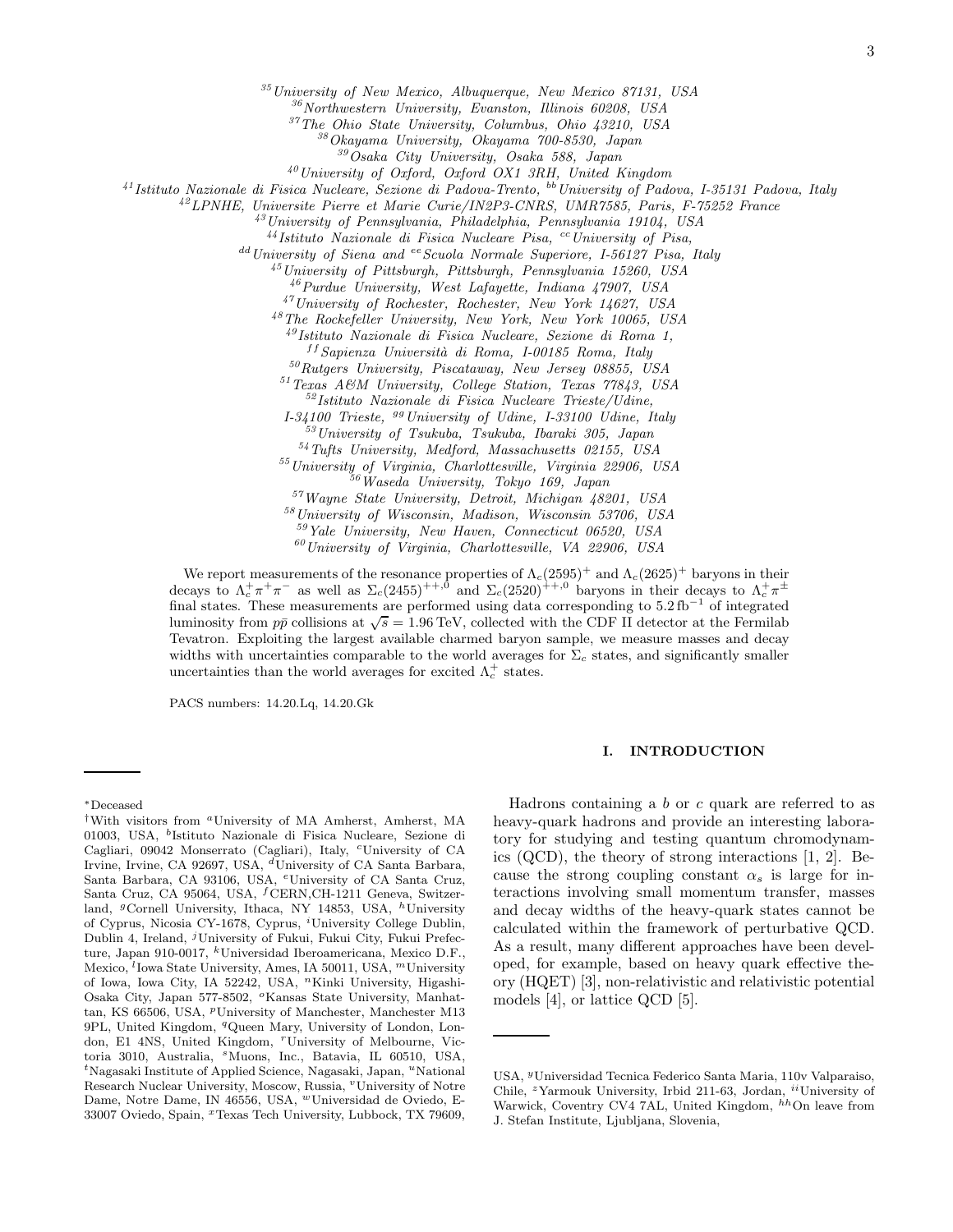In the limit of HQET, heavy-quark mesons, comprised of one heavy and one light quark, are the closest analogy to the hydrogen atom, which provided important tests of quantum electrodynamics. Heavy-quark baryons, comprised of one heavy and two light quarks, extend the hydrogen atom analogy of HQET by treating the two light quarks as a di-quark system. This leads to degenerate spin- $1/2$  states resulting from the combination of a spin-0, or a spin-1, light di-quark with the heavy quark, and thus represents a complementary situation compared to heavy-quark mesons. Measurements of the mass spectrum and spin splittings of heavy-quark baryons are important for validating the theoretical techniques, and build confidence in their predictions for other heavy flavor studies.

In this paper, we measure the properties of heavyquark baryons that contain a c quark, namely the resonances  $\Lambda_c(2595)^+$ ,  $\Lambda_c(2625)^+$ ,  $\Sigma_c(2455)^{++,0}$ , and  $\Sigma_c(2520)^{++,0}$ . For simplification, we refer to  $\Sigma_c^{++,0}$  as  $\Sigma_c$  wherever this information is not crucial. Throughout the paper, the use of a specific particle state implies the use of the charge-conjugate state as well. The quark model predicts the  $\Lambda_c(2595)^+$  and  $\Lambda_c(2625)^+$ , referred to as  $\Lambda_c^{*+}$ , to be the lowest orbital excitations of the  $\Lambda_c^+$ groundstate with a spin-0 light di-quark. The two  $\Sigma_c$  resonances are expected to have no orbital excitation and a spin-1 light di-quark.

TABLE I: Theoretical predictions for the masses of the charmed baryons under study. All values are given in  $MeV/c<sup>2</sup>$ .

| Hadron              | 6   | 171 | [8, 9] | $\vert 10 \vert$                                                                                             | 111 |
|---------------------|-----|-----|--------|--------------------------------------------------------------------------------------------------------------|-----|
| $\Sigma_c(2455)$    |     |     |        | $\overline{2452}$ $\overline{2455}$ $\overline{2439}$ $\overline{2400} \pm \overline{310}$ $\overline{2393}$ |     |
| $\Sigma_c(2520)$    |     |     |        | $2538\ 2519\ 2518\ 2560 \pm 240\ 2489$                                                                       |     |
| $\Lambda_c(2595)^+$ | $-$ |     |        | $2625$ 2598 $2530 \pm 220$                                                                                   | -   |
| $\Lambda_c(2625)^+$ |     |     |        | 2636 2628 2580 $\pm$ 240                                                                                     |     |

Some theoretical predictions of the resonance masses are summarized in Table I, where Ref. [6] uses lattice QCD, Refs. [7–9] are based on the quark model, Ref. [10] employs QCD sum rules and Ref. [11] uses a bag model. There are a few calculations that predict the  $\Sigma_c(2455)$ natural width in the region of  $1-3 \text{ MeV}/c^2$  [12-17] and the  $\Sigma_c(2520)$  width to be about 18 MeV/ $c^2$  [17]. No predictions are available for the  $\Lambda_c(2595)^+$  and  $\Lambda_c(2625)^+$ widths.

Experimental observation of all four states studied here and measurements of some of their properties have been reported earlier [19–26]. We list the world average masses and widths in Table II, omitting  $\Sigma_c^+$  states, which are difficult to reconstruct with the CDF II detector due to the inefficiency in  $\pi^0$  identification. For  $\Sigma_c(2455)$ , many measurements exist with most of the information coming from CLEO [19] and FOCUS [20]. Experimental information on the  $\Sigma_c(2520)$  states comes exclusively from CLEO [21, 22] and it is worth noting that the two measurements of the  $\Sigma_c(2520)^{++}$  mass are inconsistent. For  $\Lambda_c(2595)^+$  and  $\Lambda_c(2625)^+$  three exper-

TABLE II: World average values of the mass differences between the charmed baryon resonances and the  $\Lambda_c^+$  mass,  $\Delta M$ , and their natural widths,  $\Gamma$  [18].

| Hadron                           | $\Delta M$ [MeV/ $c^2$ ] | $\Gamma$ [MeV/ $c^2$ |
|----------------------------------|--------------------------|----------------------|
| $\Sigma_c(24\overline{55})^{++}$ | $167.56 \pm 0.11$        | $2.23 \pm 0.30$      |
| $\Sigma_c(2455)^0$               | $167.30 \pm 0.11$        | $2.2 \pm 0.4$        |
| $\Sigma_c(2520)^{++}$            | $231.9 \pm 0.6$          | $14.9 \pm 1.9$       |
| $\Sigma_c(2520)^0$               | $231.6 \pm 0.5$          | $16.1 \pm 2.1$       |
| $\Lambda_c(2595)^+$              | $308.9 \pm 0.6$          | $3.6^{+2.0}_{-1.3}$  |
| $\Lambda_c(2625)^+$              | $341.7 \pm 0.6$          | $< 1.9$ at 90% C.L.  |

iments have contributed, namely ARGUS [23], E687 at Fermilab [24, 25] and CLEO [26], all of which suffer from rather small data samples. In addition, Blechman and co-authors [27] showed that a more sophisticated treatment of the mass lineshape, which takes into account the proximity of the  $\Lambda_c(2595)^+$  mass to the sum of the masses of its decay products, yields a  $\Lambda_c(2595)^+$  mass which is  $2-3 \text{ MeV}/c^2$  lower than the one observed. The  $\Sigma_c(2455)$  and  $\Sigma_c(2520)$  decay directly to  $\Lambda_c^+\pi$ , whereas the  $\Lambda_c(2595)^+$  and  $\Lambda_c(2625)^+$  end mainly in a  $\Lambda_c^+\pi\pi$  final state with dominating decays through intermediate  $\Sigma_c$ resonances. Therefore, these four resonances contribute to each other's background, which requires a dedicated cross-feed background modeling in each case.

In this analysis, we exploit a large sample of  $\Lambda_{\underline{c}}^+ \to$  $p K^- \pi^+$  decays produced in  $p\bar{p}$  collisions at  $\sqrt{s}$  = 1.96 TeV and collected by the CDF II detector. Measurements of the masses and widths of the charmed baryons are performed through fits to the reconstructed mass distributions calculated from the momenta of the final state tracks. We take into account all expected cross-feeds and threshold effects.

The paper is organized as follows. In Sec. II we briefly describe the CDF II detector and the trigger components important for this analysis. Secs. III and IV describe the candidate reconstruction and selection, respectively. In Sec. V we explain the fits involved in the measurements, followed by a discussion of systematic uncertainties in Sec. VI. Finally the results and conclusions are presented in Sec. VII.

#### II. CDF II DETECTOR AND TRIGGER

Among the components and capabilities of the CDF II detector [28], the tracking system is the one most relevant to this analysis. It lies within a uniform, axial magnetic field of 1.4 T strength. The inner tracking volume up to a radius of 28 cm is comprised of 6–7 layers of double-sided silicon microstrip detectors [29]. An additional layer of single-sided silicon is mounted directly on the beam-pipe at a radius of 1.5 cm, allowing excellent resolution on the impact parameter  $d_0$ , defined as the distance of closest approach of the track to the interaction point in the plane transverse to the beamline. The silicon detector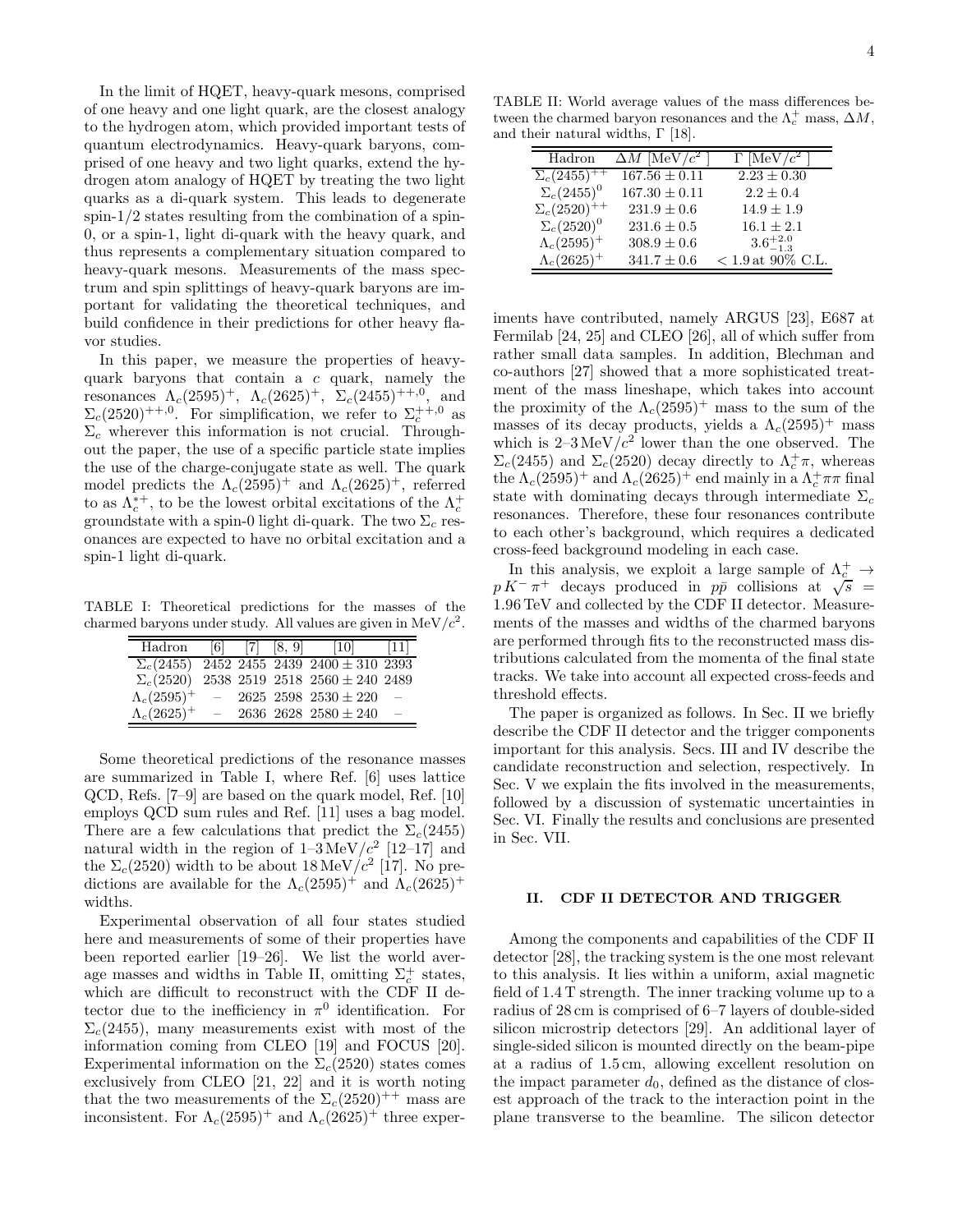provides a vertex resolution of approximately 15 µm in the transverse and 70 µm in the longitudinal direction. The remainder of the tracking volume from a radius of 40 to 137 cm is occupied by an open-cell drift chamber (COT) [30], providing a transverse momentum resolution of  $\sigma(p_T)/p_T^2 \approx 0.1\% / (\text{GeV}/c)$ . Hadron identification, which is crucial for distinguishing slow kaons and protons from pions, is achieved by a likelihood combination of information from a time-of-flight system (TOF) [31] and ionization energy loss in the COT. This offers about  $1.5\sigma$  separation between kaons, or protons, and pions.

A three-level trigger system is used for the online event selection. The most important device for this analysis at level-1 is the extremely fast tracker (XFT) [32]. It identifies charged particles using information from the COT and measures their transverse momenta and azimuthal angles around the beam direction. The basic requirement at level-1 is two charged particles with transverse momentum,  $p_T$ , greater than  $2 \text{GeV}/c$ . At level-2, the silicon vertex trigger (SVT) [33] adds silicon hit information to the XFT tracks, thus allowing the precise measurement of impact parameters of tracks. The two level-1 tracks are required to have impact parameters between 0.1 and 1 mm and to be consistent with coming from a common vertex displaced from the interaction point by at least 100 µm in the plane transverse to the beamline. The level-3 trigger is implemented in software and provides the final online selection by confirming the first two trigger-level decisions using a more precise reconstruction similar to the offline software. This trigger is designed to collect hadronic decays of long-lived particles such as b and c hadrons. As determined by a study of the impact parameter distributions, the sample of charmed baryons recorded by the trigger consists of approximately equal contributions from  $\Lambda_b$  decays and direct  $c\overline{c}$  production.

#### III. DATA SET AND RECONSTRUCTION

The analysis is performed on a data set collected by the CDF II detector at the Tevatron  $p\bar{p}$  collider between February 2002 and June 2009 corresponding to an integrated luminosity of  $5.2 \text{ fb}^{-1}$ . The data were accumulated using the displaced two track vertex trigger described in the previous Section.

The offline reconstruction of candidates starts with refitting tracks using pion, kaon and proton mass hypotheses to properly take into account differences in the multiple scattering and ionization energy loss. In the second step, three tracks, one with pion, one with kaon, and one with proton mass hypotheses, are combined to form a  $\Lambda_c^+$ candidate. The three tracks are subjected to a kinematic fit that constrains them to originate from a common vertex. We require that the proton and pion candidates have the same charge and that the total charge of all three tracks is  $\pm 1$ . To construct  $\Sigma_c(2455)$  and  $\Sigma_c(2520)$ candidates we combine each  $\Lambda_c^+$  candidate with one of the remaining tracks in the event using a pion mass hypoth-



Ν.

FIG. 1: (color online) The mass distribution of  $\Lambda_c^+$  candidates used to train one of the two neural networks for the  $\Lambda_c^+$ selection.

TABLE III: Inputs to the neural network for the  $\Lambda_c^+$  selection sorted by their importance.

| Index | Variable                               | Index | Variable                                |
|-------|----------------------------------------|-------|-----------------------------------------|
| 1     | $\overline{L}L_p(p)$                   | 8     | $p_T(p)$                                |
| 2     | $\sigma_{L_{xy}}(\Lambda_c^+)$         | 9     | $\cos(\sphericalangle(\Lambda_c^+, K))$ |
| 3     | $LL_K(K)$                              | 10    | $p_T(\pi)$                              |
| 4     | $\cos(\sphericalangle(\Lambda_c^+,p))$ | 11    | $d_0/\sigma_{d_0}(K)$                   |
| 5     | $\chi^2(\Lambda_c^+)$                  | 12    | $p_T(K)$                                |
| 6     | $L_{xy}(\Lambda_c^+)$                  | 13    | $d_0/\sigma_{d_0}(p)$                   |
|       | $d_0/\sigma_{d_0}(\pi)$                |       |                                         |

esis. The  $\Lambda_c(2595)^+$  and  $\Lambda_c(2625)^+$  candidates are obtained by combining each  $\Lambda_c^+$  candidate with all possible oppositely charged track pairs taken from the remaining tracks in the event using the pion mass hypothesis for each of them. The tracks forming each baryon candidate are subjected to a kinematic fit that constrains them to originate from a common point. In each step of the reconstruction, standard quality requirements on tracks and vertices are used to ensure well-measured masses and decay-positions.

We use simulated events to estimate the detector mass resolutions of the charmed baryons studied here. The decays are simulated by means of the EVTGEN package [34], where the  $\Lambda_c^+$  is forced to decay into  $pK^-\pi^+$  with its resonance structure taken into account. Afterwards, the generated events are passed through the detector simulation and then reconstructed by the same software used for data.

#### IV. CANDIDATE SELECTION

The selection of the candidates is done in two steps. In each one we first impose some quality requirements to suppress the most obvious background. For the surviving candidates we use a neural network to distinguish signal from background. Since all final states feature a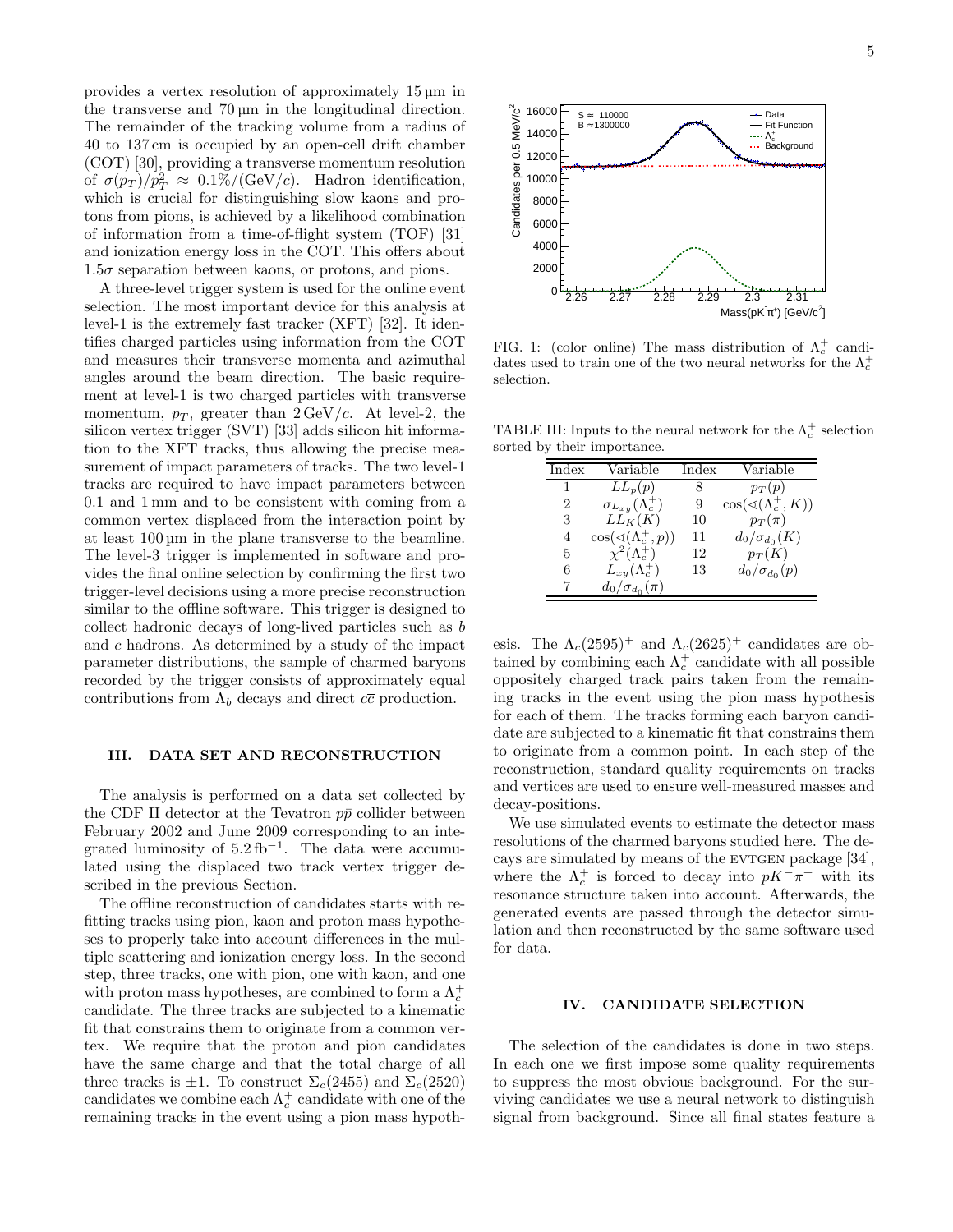

FIG. 2: (color online) The mass distributions of  $\Lambda_c^+$  candidates before (blue full squares) and after (red open triangles) requiring their neural network output to correspond to an *a posteriori* signal probability greater than 2.5%. The vertical dashed lines indicate a  $\pm 10 \,\mathrm{MeV}/c^2$  region around the nominal  $\Lambda_c^+$  mass [18] used for the selection of the  $\Sigma_c$  and  $\Lambda_c^{*+}$ states.

 $\Lambda_c^+$  daughter, the first step is the  $\Lambda_c^+$  selection. In the second step, we perform a dedicated selection of the four states under study. All neural networks are constructed with the NeuroBayes package [35, 36] and trained, only using data, by means of the  $sPlot$  technique [37, 38]. This technique assigns a weight to each candidate proportional to the probability that the candidate is signal. The candidate weight is based on the discriminating variables, which are required to be independent of the ones used in the neural network training. In our case, the discriminating variable is the invariant mass of the candidate. In the training, each candidate enters with a weight calculated from the signal probability that is derived from its mass. Based on these weights, the neural network can learn the features of signal and background events. Since we use only data for the neural network trainings, we randomly split each sample into two parts (even and odd event numbers) and train two networks. Each of them is then applied to the complementary subsample in order to maintain a selection which is trained on a sample independent from the one to which it is applied. This approach avoids a bias of the selection originating from statistical fluctuations possibly learnt by the network. Additionally, using candidates from two different mass regions populated by background only for the training, we verify that the network selection does not depend on the mass or create an artificial excess in the spectrum.

## A.  $\Lambda_c^+$  selection

The  $\Lambda_c^+ \to p K^- \pi^+$  candidates are required to decay to a proton with  $p_T > 1.9 \,\text{GeV}/c$  and other particles with  $p_T > 400 \,\text{MeV}/c$ . The displacement of the associated secondary vertex, projected onto the  $\Lambda_c^+$  transverse momentum direction, to the beam,  $L_{xy}$ , is required to be greater than 0.25 mm. In addition, we use particle identification information from the TOF and  $dE/dx$  from the COT. We combine the two sources of information for each track  $t$  into a single variable

$$
LL_i(t) = \frac{P_{dE/dx}^i(t)P_{TOF}^i(t)}{\sum_{j=\pi, K, p} f_j P_{dE/dx}^j(t)P_{TOF}^j(t)},
$$
 (1)

where the index  $i$  denotes the hypothesis of the particle type. The  $P_{TOF}^{i}(t)$  is the probability to observe the measured time-of-flight given a particle of type  $i$ , and  $P_{dE/dx}^{i}(t)$  is the probability to observe the measured dE/dx. The fractions  $f_j$  are  $f_\pi = 0.7$ ,  $f_K = 0.2$ , and  $f_p = 0.1$ , as estimated from TOF information of a generic background sample. We apply the requirement  $LL_p > 0.6$  on the proton track and  $LL_K > 0.2$  on the kaon track. In case TOF or  $dE/dx$  information is not available for a given track, we do not impose the corresponding requirement. The mass distribution of the candidates with even event numbers is shown in Fig. 1. A fit with a Gaussian signal and a linear background function defines the probability density functions (PDFs) used to calculate the  $sPlot$  weights for the  $\Lambda_c^+$  network training. The corresponding distribution of odd-numbered events is similar.

The full list of input quantities of the neural network, sorted by their importance, can be found in Table III. In the table,  $d_0$  denotes the impact parameter with respect to the primary vertex of the  $p\bar{p}$  interaction for a track in the plane transverse to the beam direction,  $\sigma_{d_0}$  its uncertainty,  $\chi^2(\Lambda_c^+)$  the quality of the kinematic fit of the  $\Lambda_c^+$  candidate, and  $\cos(\sphericalangle(\Lambda_c^+, t))$  the cosine of the angle between the momentum of the  $\Lambda_c^+$  candidate in the lab frame and the momentum of the proton or kaon track in the  $\Lambda_c^+$  rest frame. These angles carry information about the resonant substructure of the decay  $\Lambda_c^+ \to p K^- \pi^+$ .

To demonstrate the ability of the neural network to classify signal and background, the mass distributions of  $\Lambda_c^+$  candidates with even event numbers before and after requiring their neural network output to correspond to an a posteriori signal probability greater than 2.5% is shown in Fig. 2. This requirement leads to a background reduction of 32% while keeping 97% of the signal. We use the output of the  $\Lambda_c^+$  neural network as input to the neural networks for selecting the  $\Sigma_c$  and  $\Lambda_c^{*+}$  resonances.

#### **B.**  $\Sigma_c(2455)$  and  $\Sigma_c(2520)$  selection

The  $\Sigma_c(2455)^{++,0}$  and  $\Sigma_c(2520)^{++,0} \to \Lambda_c^+ \pi^{+,-}$  selection starts with the application of a few loose requirements to remove the most obvious background, followed by the use of a neural network. We require the a poste*riori* signal probability of the  $\Lambda_c^+$  neural network to be greater than 2.5% (see Fig. 2), the  $p_T(\pi)$  of the added pion to be greater than  $400\,{\rm MeV}/c,\,d_0(\pi)<1.5\,{\rm mm},$  and the mass of the  $\Lambda_c^+$  candidate to be within  $\pm 10 \,\mathrm{MeV}/c^2$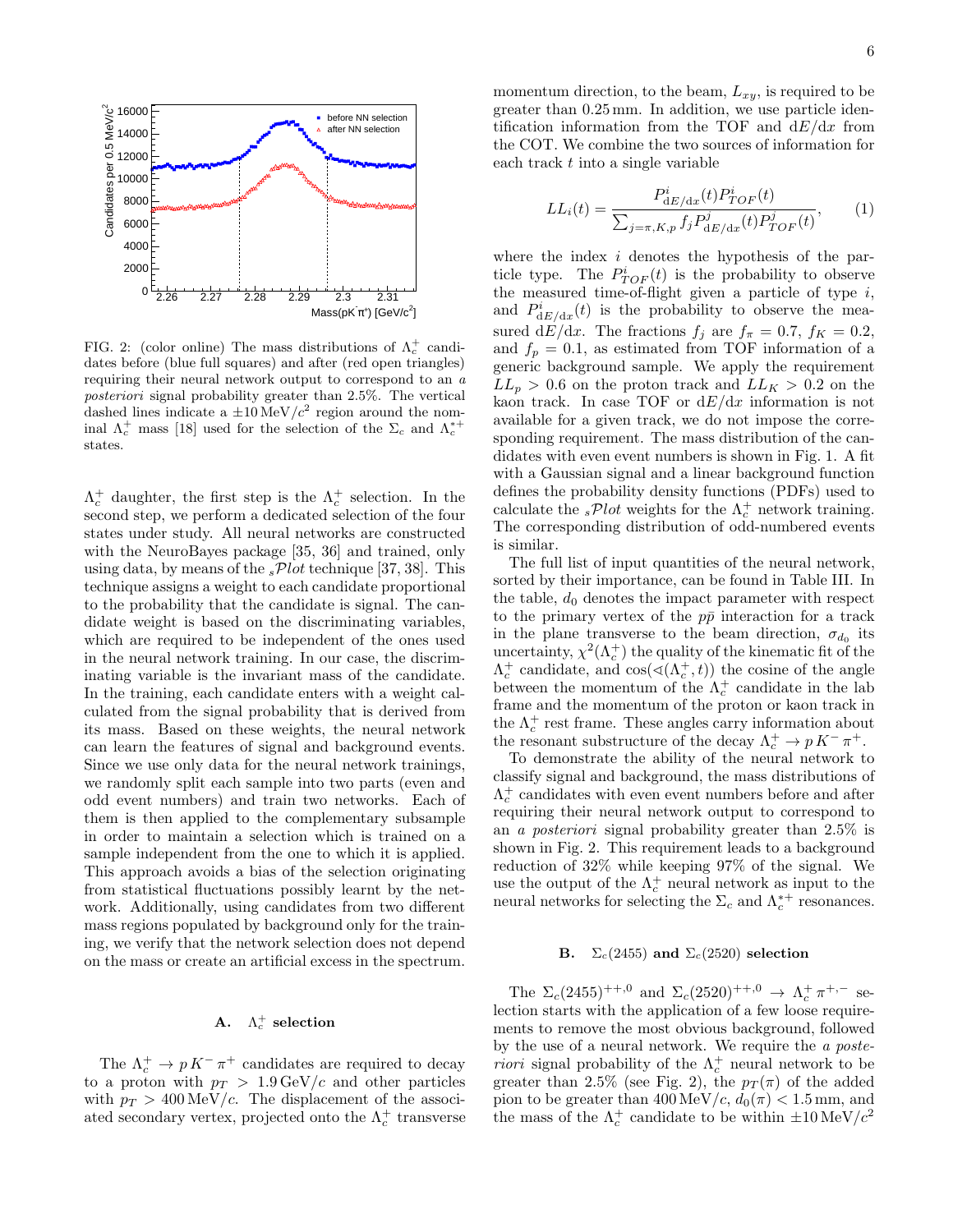

FIG. 3: (color online) The mass difference distributions of the  $\Lambda_c^+\pi^+$  (left) and  $\Lambda_c^+\pi^-$  (right) candidates before (blue full squares) and after (red open triangles) applying the neural network selection.



FIG. 4: (color online) The mass difference distribution of the  $\Lambda_c^+\pi^+\pi^-$  candidates before (blue full squares) and after (red open triangles) applying the neural network selection.

of the nominal  $\Lambda_c^+$  mass [18], 2276.46 <  $M(pK^- \pi^+)$  <  $2296.46 \text{ MeV}/c^2$  (see Fig. 2). These requirements are common for both neutral and doubly-charged states. The mass difference  $\Delta M = M(\Sigma_c) - M(\Lambda_c^+)$  distributions of all the  $\Lambda_c^+\pi^+$  and  $\Lambda_c^+\pi^-$  candidates are shown in Fig. 3. In the  $\Delta M$  definition,  $M(\Sigma_c)$  and  $M(\Lambda_c^+)$  correspond to the reconstructed masses of the  $\Sigma_c$  and  $\Lambda_c^+$  candidates.

The neural network for the final selection of the  $\Sigma_c(2455)$  and  $\Sigma_c(2520)$  candidates uses five input quantities. Ordered by their importance, these are the output of the  $\Lambda_c^+$  neural network  $NN(\Lambda_c^+)$ , the proper decay time of the  $\Sigma_c$  candidate  $t(\Sigma_c) = (L_{xy}(\Sigma_c) \cdot M(\Sigma_c))/(c \cdot$  $p_T(\Sigma_c)$ , the quality of the kinematic fit of the  $\Sigma_c$  candidate  $\chi^2(\Sigma_c)$ , the uncertainty of the  $\Sigma_c$  impact parameter in the transverse plane  $\sigma_{d_0}(\Sigma_c)$ , and the impact parameter in the transverse plane of the pion from the  $\Sigma_c$  decay  $d_0(\pi)$ . Independent neural networks are employed for  $\Sigma_c^{++}$  and  $\Sigma_c^0$ . The training itself is performed using candidates in the mass difference region from 155 to  $180 \,\mathrm{MeV}/c^2$ . Although this includes only  $\Sigma_c(2455)$  candidates, it is applied to select  $\Sigma_c(2520)$  candidates as

well. The  $sPlot$  weights are determined by a fit to the  $\Delta M$  distribution with a Gaussian function for the signal and a linear function for the background PDF. We choose the threshold on the output of the  $\Sigma_c$  neural network to maximize  $S/\sqrt{S+B}$ , where S is the number of signal  $\Sigma_c$  events and B is the number of background events in  $\Delta M$  between 162.3 and 172.3 MeV/ $c^2$ . The S and B yields are derived from a fit to the  $\Delta M$  distribution which uses a Gaussian function for the signal and a linear function for the background and covers the  $\Delta M$ range used for the neural network training. The resulting neural network output requirement is the same for both charge combinations and corresponds to an a posteriori signal probability of the neural networks greater than 10%. The  $\Delta M$  distributions of the selected candidates are shown in Fig. 3.

# C.  $\Lambda_c(2595)^+$  and  $\Lambda_c(2625)^+$  selection

The initial step of the  $\Lambda_c(2595)^+$  and  $\Lambda_c(2625)^+$   $\rightarrow$  $\Lambda_c^+ \pi^+ \pi^-$  selection requires the *a posteriori* signal probability of the  $\Lambda_c^+$  neural network to be greater than 2.5%,  $2276.46 < M(pK^{-}\pi^{+}) < 2296.46 \,\text{MeV}/c^{2}$  (see Fig. 2),  $p_T(\pi)$  of both added pions to be greater than 400 MeV/c. and the impact parameter of the object constructed from the two additional pions to be  $d_0(\pi^+\pi^-) < 1.0$  mm. The mass difference  $\Delta M = M(\Lambda_c^{*+}) - M(\Lambda_c^+)$  distribution is shown in Fig. 4.

We use the  $\Delta M$  region between 327 and 357 MeV/ $c^2$ for the neural network training. Although this includes only  $\Lambda_c(2625)^+$  candidates, it is applied to select  $\Lambda_c(2595)^+$  candidates as well. The  $sPlot$  weights are based on a fit to the  $\Delta M$  distribution with a Gaussian function for the signal and a linear function for the background PDF. The neural network uses four inputs. Ordered by their importance, these are the quality of the  $\Lambda_c^{*+}$  kinematic fit  $\chi^2(\Lambda_c^{*+})$ , the uncertainty of the impact parameter of the combined two-pion object  $\sigma_{d_0}(\pi^+\pi^-)$ , the output of the  $\Lambda_c^+$  neural network  $NN(\Lambda_c^+)$ , and the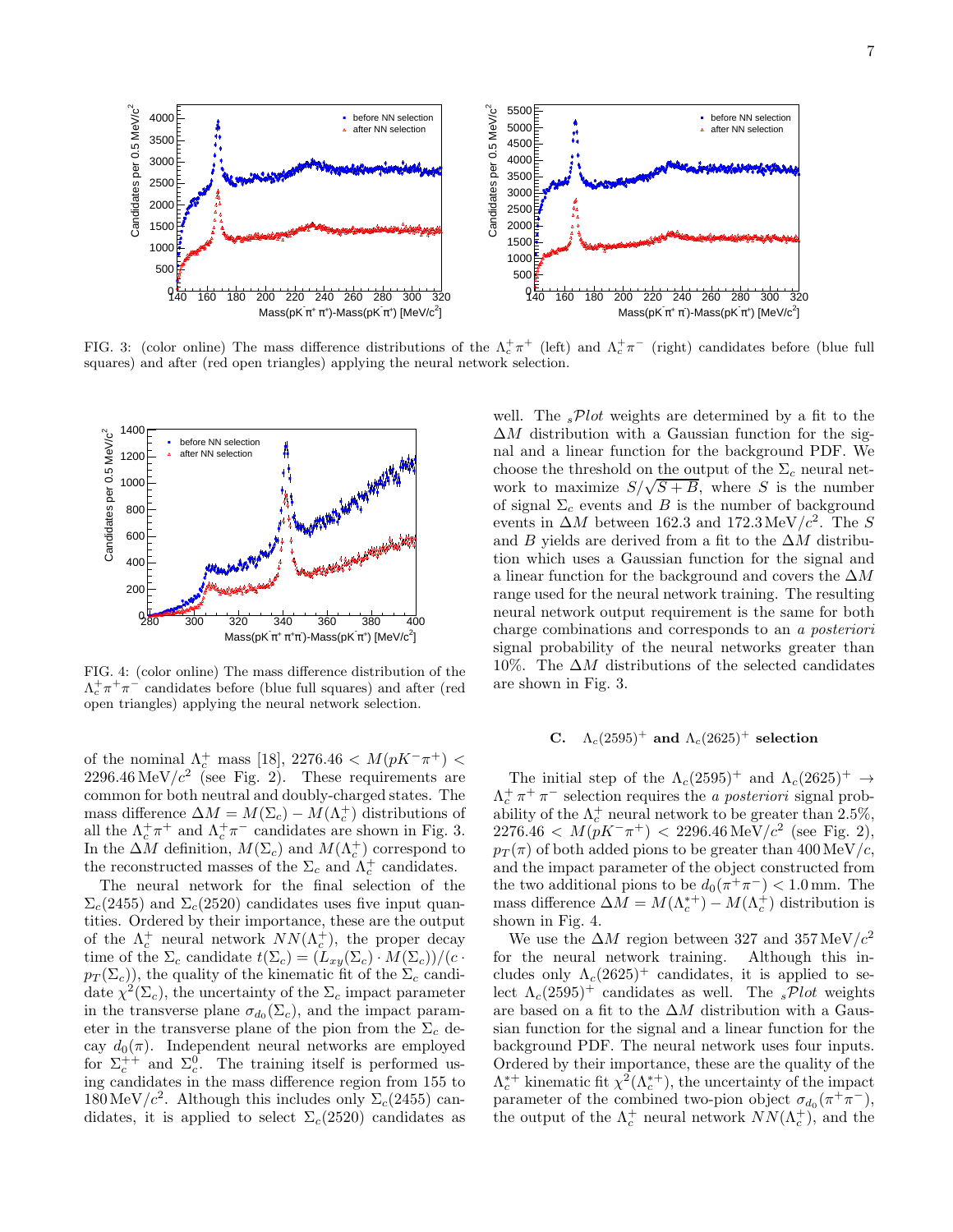8

proper decay time of the  $\Lambda_c^{*+}$  candidate  $t(\Lambda_c^{*+})$ . We choose the requirement that maximizes  $S/\sqrt{S+B}$ , corresponding to an a posteriori signal probability of the neural network greater than 12.5%. The S and B yields are derived from a fit to the  $\Delta M$  distribution using a Gaussian function for the signal and a linear function for the background, where we consider events in the region  $336.7 < \Delta M < 346.7 \,\text{MeV}/c^2$ . The resulting mass difference distribution after the final requirements is shown in Fig. 4.

#### V. FIT DESCRIPTION

To determine the mass differences relative to the  $\Lambda_c^+$ and the widths of the six studied states, we perform binned maximum likelihood fits to three separate mass difference distributions. The first two are  $\Lambda_c^+\pi^+$  and  $\Lambda_c^+\pi^-$ , where the states  $\Sigma_c(2455)^{++,0}$  and  $\Sigma_c(2520)^{++,0}$ are studied. The last one is  $\Lambda_c^+\pi^+\pi^-$  for  $\Lambda_c(2595)^+$  and  $\Lambda_c(2625)^+$ . In the case of the  $\Sigma_c$  states, part of the background comes from  $\Lambda_c^{*+}$  decays and thus has different properties compared to the combinatorial background. On the other hand, when fitting  $\Lambda_c^{*+}$  states, there is a background contribution from random  $\Sigma_c^{++,0}\pi^{-,+}$  combinations which have a threshold close to the  $\Lambda_c(2595)^+$ state.

The negative logarithm of the likelihood function has a general form of

$$
-\ln \mathcal{L}(\vec{a}) = -\sum_{j=1}^{J} \ln \left( \frac{\mu_j^{n_j} e^{-\mu_j}}{n_j!} \right)
$$
  
= 
$$
-\sum_{j=1}^{J} n_j \ln \mu_j + \sum_{j=1}^{J} \mu_j + \sum_{j=1}^{J} \ln(n_j!),
$$
 (2)

where  $\vec{a}$  are the free parameters,  $J$  is the number of bins in the histogram of the corresponding mass difference distribution,  $n_i$  is the number of entries in bin j, and  $\mu_i$ is the expected number of entries in bin j. The values  $\mu_i$ are obtained using the function

$$
\mu(\Delta M) = N_1 \cdot s_1(\Delta M) + N_2 \cdot s_2(\Delta M) + b(\Delta M), \quad (3)
$$

where  $s_1(\Delta M)$  and  $s_2(\Delta M)$  are the PDFs for the two signals,  $b(\Delta M)$  is the background function and  $N_i$  are the corresponding numbers of events. All three PDFs depend on a subset of the free parameters  $\vec{a}$ . The function is evaluated at the bin center to calculate the expectation for  $\mu_i$ . While the general structure is the same in all three fits, the PDFs are specific to  $\Sigma_c$  and  $\Lambda_c^{*+}$  states.

#### **A.**  $\Sigma_c(2455)$  and  $\Sigma_c(2520)$  fit

In each of the two distributions we need to parametrize two signals and several background components. We use a  $150-320 \,\mathrm{MeV}/c^2$  range to avoid complications arising



FIG. 5:  $\Sigma_c(2520)^0$  mass resolution obtained from simulated events by subtracting the generated mass difference  $\Delta M_{\rm gen}(\Sigma_c(2520)^0)$  from the reconstructed one  $\Delta M_{\rm rec}(\Sigma_c(2520)^0)$ . The fitted function is a combination of three Gaussians with mean zero.

from the description of the steep rise of the background at threshold. Both  $\Sigma_c(2455)$  and  $\Sigma_c(2520)$  are described by a nonrelativistic Breit-Wigner function,

$$
\frac{\mathrm{d}N}{\mathrm{d}\Delta M} \propto \frac{\Gamma}{(\Delta M - \Delta M_0)^2 + \Gamma^2/4},\tag{4}
$$

convolved with a resolution function. The resolution function itself is parametrized by three Gaussians with mean zero and the other parameters derived from simulated events. The average width of the resolution function is about  $1.6 \,\mathrm{MeV}/c^2$  for  $\Sigma_c(2455)^{+,0}$  and about  $2.6 \,\mathrm{MeV}/c^2$  for  $\Sigma_c(2520)^{++,0}$ . For illustration, the simulated  $\Sigma_c(2520)^0$  mass resolution is shown in Fig. 5.

We introduce a single common scaling factor s for the widths of all three Gaussians to correct for a possible mismatch in our mass resolution estimate. This scaling factor is allowed to float within a Gaussian constraint in the fit, what corresponds to adding

$$
0.5 \cdot \left(\frac{s-\mu}{\sigma}\right)^2 \tag{5}
$$

with  $\mu = 1$  and  $\sigma = 0.2$ , reflecting a 20% uncertainty on the mass resolution (see Sec. VI), to the negative logarithm of the likelihood.

Three different types of background are considered, namely, random combinations without real  $\Lambda_c^+$ , combinations of real  $\Lambda_c^+$  with a random pion, and events due to the decay of  $\Lambda_c^{\dagger +}$  to  $\Lambda_c^{\dagger +} \pi^{\dagger}$ . The random combinations without a real  $\Lambda_c^+$  dominate and are described by a second-order polynomial with shape and normalization derived in a fit to the  $\Delta M$  distribution from the  $\Lambda_c^+$  mass sidebands 2261.46  $\lt M(pK^-\pi^+) \lt 2266.46 \,{\rm MeV}/c^2$  and  $2306.46 < M(pK^{-}\pi^{+}) < 2311.46 \,\text{MeV}/c^{2}$ . In the  $\Sigma_{c}$  fit, this contribution is allowed to float within a Gaussian constraint implemented by the addition of

$$
0.5 \cdot \vec{\Delta}^T \cdot \mathbf{V}^{-1} \cdot \vec{\Delta} \tag{6}
$$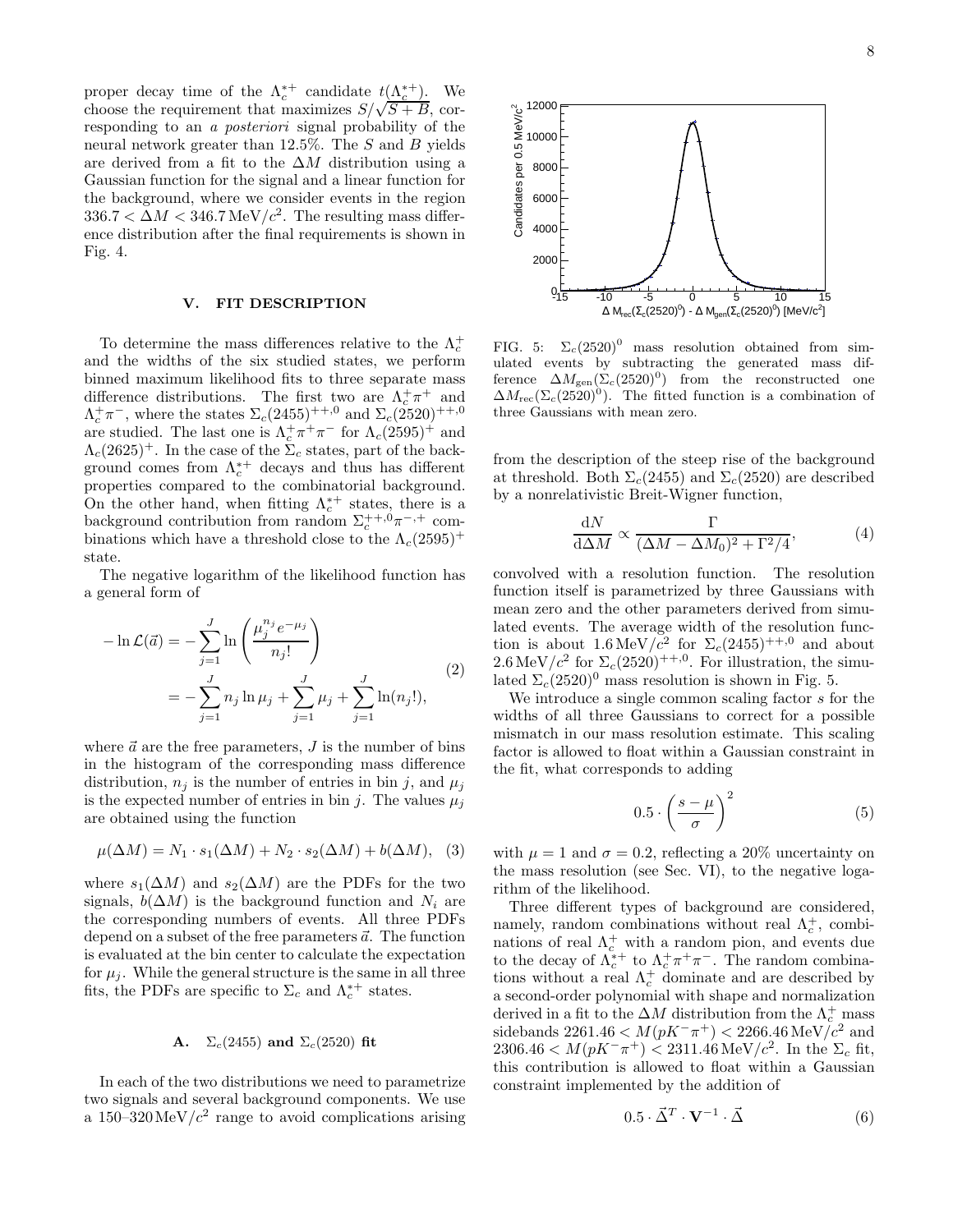

FIG. 6: Fit to the  $M(pK^-\pi^+\pi^+) - M(pK^-\pi^+)$  (left) and  $M(pK^-\pi^+\pi^-) - M(pK^-\pi^+)$  (right) distributions of the candidates from  $\Lambda_c^+$  mass sidebands.

to the negative logarithm of the likelihood, where  $V$  is the covariance matrix of the fit to the  $\Delta M$  distribution from the  $\Lambda_c^+$  mass sidebands and  $\vec{\Delta}$  is the vector of parameters of the second-order polynomial. The fits to the distributions from the  $\Lambda_c^+$  mass sidebands can be found in Fig. 6. The difference between doubly-charged and neutral spectra is due to  $D^*(2010)^+ \rightarrow D^0 \pi^+$  mesons with multibody  $D^0$  decays, where not all  $D^0$  decay products are reconstructed. In order to describe this reflection, an additional Gaussian function is used. The second background source consisting of real  $\Lambda_c^+$  combined with a random pion is modeled by a third-order polynomial, where all parameters are left free in the fit. The background originating from  $\Lambda_c^{*+}$  decays is described using theoretical considerations. With good approximation, there are two states that contribute, namely  $\Lambda_c(2595)^+$ and  $\Lambda_c(2625)^+$ , decaying into a  $\Lambda_c^+\pi^+\pi^-$  final state. The  $\Lambda_c(2595)^+$  decays dominantly to a  $\Sigma_c \pi$  final state [18] and thus contributes mainly to the signal. We therefore neglect its contributions to the backgrounds in the  $\Lambda_c \pi$ distributions. On the other hand, the  $\Lambda_c(2625)^+$  decay is dominantly nonresonant [18]. To model it, we start from a flat  $\Lambda_c^+\pi^+\pi^-$  Dalitz plot and project it on the appropriate axis. Since the shape of the projection depends on the reconstructed  $\Lambda_c(2625)^+ \to \Lambda_c^+ \pi^+ \pi^-$  mass, we use ten different values of this mass and weight their contribution according to the  $\Lambda_c(2625)^+$  shape we obtain from our fit to the  $\Lambda_c^+\pi^+\pi^-$  data. This contribution amounts

to about 2% of the total background.

The full fit to the  $\Delta M$  distribution, containing all signal and background components, can be found in Fig. 7. The  $\chi^2$  value of the  $\Sigma_c^{++}$  fit is 340 (324 degrees of freedom) and that of the  $\Sigma_c^0$  fit is 384 (321 degrees of freedom).

### **B.**  $\Lambda_c(2595)^+$  and  $\Lambda_c(2625)^+$  fit

The fit for  $\Lambda_c(2595)^+$  and  $\Lambda_c(2625)^+$  includes two signals and several background components and is performed in a  $\Delta M$  region from 290 to 400 MeV/ $c^2$ . Previous measurements of the  $\Lambda_c(2595)^+$  properties indicate that it decays dominantly to the final state  $\Sigma_c \pi$ , with the threshold very close to the  $\Lambda_c(2595)^+$  mass [18]. This introduces an additional complication to the fit compared to the  $\Sigma_c$  case. Blechman *et al.* [27] showed that taking into account the mass dependence of the natural width yields a lower  $\Lambda_c(2595)^+$  mass measurement than observed by previous experiments. With the present event sample we are more sensitive to the details of the  $\Lambda_c(2595)^+$  lineshape than previous analyses and include this dependence in the model.

The  $\Lambda_c(2595)^+$  parametrization follows Ref. [27]. The state is described by a nonrelativistic Breit-Wigner function of the form

$$
\frac{dN}{d\Delta M} \propto \frac{\Gamma(\Lambda_c^+ \pi^+ \pi^-)}{(\Delta M - \Delta M_{\Lambda_c (2595)^+})^2 + (\Gamma(\Lambda_c^+ \pi^+ \pi^-) + \Gamma(\Lambda_c^+ \pi^0 \pi^0))^2/4},\tag{7}
$$

where  $\Gamma(\Lambda_c^+\pi^+\pi^-)$  and  $\Gamma(\Lambda_c^+\pi^0\pi^0)$  are the massdependent partial widths to the  $\Lambda_c^+\pi^+\pi^-$  and  $\Lambda_c^+\pi^0\pi^0$ final states. Assuming that those two final states satu-

rate nearly 100% of the  $\Lambda_c(2595)^+$  decay width, the sum in the denominator corresponds to the total width. The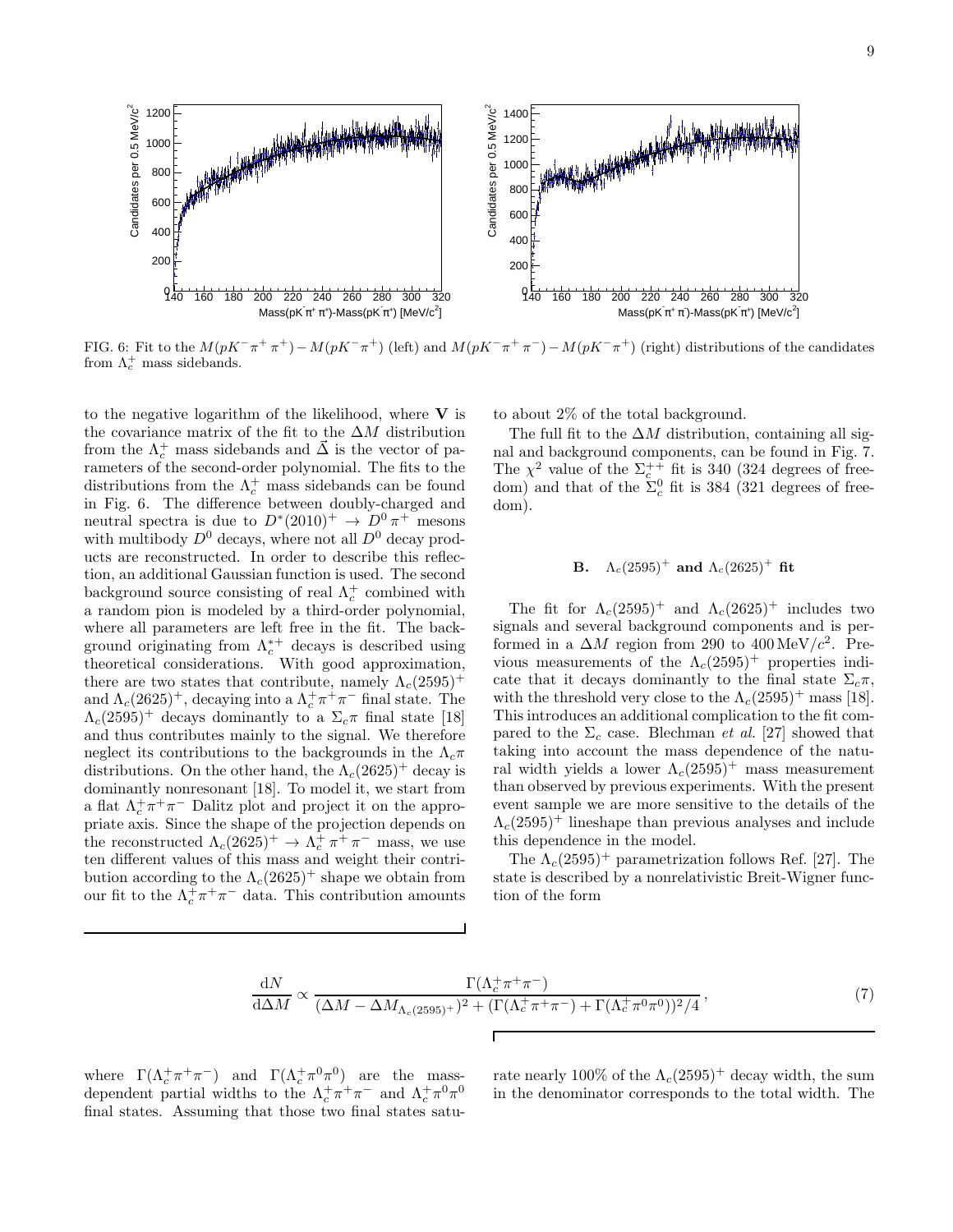

FIG. 7: (color online) The  $M(pK^-\pi^+\pi^+) - M(pK^-\pi^+)$  (left) and  $M(pK^-\pi^+\pi^-) - M(pK^-\pi^+)$  (right) distributions obtained from data (points with error bars) together with the fits (black solid line). The brown dashed and purple dotted lines correspond to the two signal contributions, the green dash-double-dotted line represents the combinatorial background without real  $\Lambda_c^+$ , the blue long-dashed line shows real  $\Lambda_c^+$  combined with a random pion and the red long-dash-dotted line represents a reflection from  $\Lambda_c^{*+}$  decays. The red dash-dotted line corresponds to the sum of all three background contributions.

two partial widths are derived in Ref. [39] as

$$
\Gamma(\Lambda_c^+\pi^+\pi^-) = \frac{g_2^2}{16\pi^3 f_\pi^4} m_{\Lambda_c^+} \int dE_1 dE_2 (|\vec{p}_2|^2 |A(E_1)|^2 + |\vec{p}_1|^2 |B(E_2)|^2 + 2\vec{p}_1 \cdot \vec{p}_2 \text{Re}[A(E_1)B^*(E_2)]),
$$
\n(8)

$$
\Gamma(\Lambda_c^+\pi^0\pi^0) = \frac{g_2^2}{16\pi^3 f_\pi^4} m_{\Lambda_c^+} \int dE_1 dE_2 (|\vec{p}_2|^2 |C(E_1)|^2 + |\vec{p}_1|^2 |C(E_2)|^2 + 2\vec{p}_1 \cdot \vec{p}_2 \text{Re}[C(E_1)C^*(E_2)]). \tag{9}
$$

Here,  $f_{\pi} = 132 \,\text{MeV}/c^2$  is the pion decay constant [40],  $m_{\Lambda_c^+}$  is the world-average  $\Lambda_c^+$  mass,  $E_1, E_2$  are the energies of the two pions in the rest frame of the  $\Lambda_c(2595)^+$ , and  $\vec{p}_1,\vec{p}_2$  are the corresponding momenta. Following Ref.  $[27]$ , the coupling constant  $g_2$  is determined by the  $\Sigma_c$  decay width using the relation

$$
\Gamma_{\Sigma_c} = \frac{g_2^2}{2\pi f_\pi^2} \frac{m_{\Lambda_c^+}}{m_{\Sigma_c}} |\vec{p}_\pi|^3, \tag{10}
$$

with  $m_{\Sigma_c}$  being the world average mass of the  $\Sigma_c(2455)$ and  $\vec{p}_{\pi}$  the momentum of the pion from the  $\Sigma_c(2455)$ decay to  $\Lambda_c \pi$  in the  $\Sigma_c(2455)$  rest frame. From the world average  $\Gamma_{\Sigma_c} = 2.2 \,\text{MeV}/c^2$  [18] we obtain the value  $g_2^2 = 0.365$  which is fixed in the fit. The amplitudes A, B, and C for the decays  $\Lambda_c(2595)^+$   $\to \Sigma_c(2455)^0 \pi^+,$  $\Lambda_c(2595)^+ \rightarrow \Sigma_c(2455)^{++} \pi^-, \text{ and } \Lambda_c(2595)^{+} \rightarrow$  $\Sigma_c(2455)^+\pi^0$  are parametrized as

$$
A(E) = \frac{h_2 E}{\Delta m - \Delta m_{\Sigma_c^0} - E + i \Gamma_{\Sigma_c^0} / 2},\tag{11}
$$

$$
B(E) = \frac{h_2 E}{\Delta m - \Delta m_{\Sigma_c^{++}} - E + i\Gamma_{\Sigma_c^{++}}/2},\qquad(12)
$$

$$
C(E) = \frac{1}{2} \cdot \frac{h_2 E}{\Delta m - \Delta m_{\Sigma_c^+} - E + i \Gamma_{\Sigma_c^+}/2}.
$$
 (13)

In these definitions,  $m_{\Sigma_c^{++},+,0}$  and  $\Gamma_{\Sigma_c^{++},+,0}$  are the mass and the width of the  $\Sigma_c(2455)^{++,+,0}$  taken from Ref. [18]. The coupling constant  $h_2$ , defined in Ref. [16], is related to the decay width of the  $\Lambda_c(2595)^+$  and represents the actual quantity we measure instead of the natural width. This approach describes a purely S-wave decay, a possible D-wave contribution is assumed to be negligible and ignored. For illustration, we show the dependence of the two partial widths on  $M(\Lambda_c(2595)^+) - M(\Lambda_c^+)$ in Fig. 8. The shape defined by Eq. 7 is then numerically convolved with a resolution function determined from simulation and consisting of three Gaussians with mean zero. The average width of the resolution function is about  $1.8 \,\mathrm{MeV}/c^2$ . As for the  $\Sigma_c$  case, we introduce a common, Gaussian constrained, scaling factor for the widths of all three Gaussians, in order to account for the uncertainty in the width of the resolution function.

The signal PDF for the  $\Lambda_c(2625)^+$  is the nonrelativistic Breit-Wigner function of Eq. 4 convolved with a three Gaussian resolution function determined from simulation, which has an average width of about  $2.4 \,\text{MeV}/c^2$ . Again, all three Gaussians have mean zero and a common, Gaussian constrained, scaling factor for their widths is introduced.

The background consists of three different sources, which include combinatorial background without real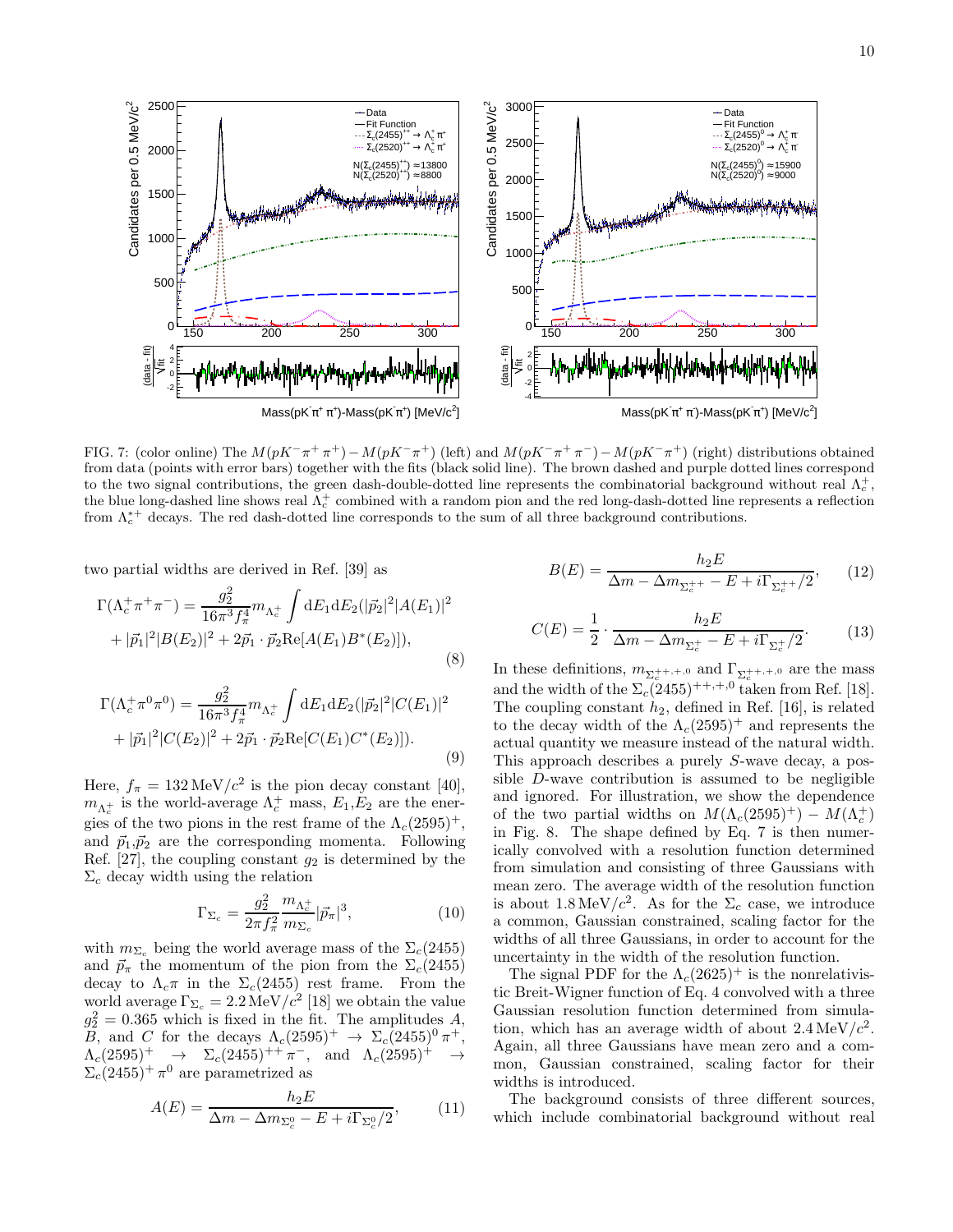

FIG. 8: (color online) Calculated dependence of  $\Gamma(\Lambda_c^+\pi^+\pi^-)$ and  $\Gamma(\Lambda_c^+\pi^0\pi^0)$  on  $M(\Lambda_c(2595)^+) - M(\Lambda_c^+)$ . The constant factor  $h_2^2$  is determined by a fit to the experimental data.



FIG. 9: Fit to the  $M(pK^-\pi^+\pi^+\pi^-) - M(pK^-\pi^+)$  distribution of the candidates from  $\Lambda_c^+$  mass sidebands.

 $\Lambda_c^+$ , real  $\Lambda_c^+$  combined with two random pions, and real  $\Sigma_c^{++,0}$  combined with a random pion. The combinatorial background without real  $\Lambda_c^+$  is parametrized by a second-order polynomial whose parameters are determined in a fit to the  $\Delta M$  distribution of candidates from the  $\Lambda_c^+$  mass sidebands, 2261.46 <  $M(pK^-\pi^+)$  <  $2266.46 \text{ MeV}/c^2$  and  $2306.46 < M(pK^{-}\pi^{+}) <$  $2311.46 \,\mathrm{MeV}/c^2$ . This distribution is shown in Fig. 9 together with the fit. In the final fit, we keep the parameters for this background floating within a Gaussian constraint of the form of Eq. 6 to the values found in the fit to the candidates from the  $\Lambda_c^+$  mass sidebands. The second source, consisting of real  $\Lambda_c^+$  combined with two random pions, is parametrized by a second-order polynomial with all parameters allowed to float in the fit. The final source of background are real  $\Sigma_c$  combined with a random pion. For this source, the main issue is to have the proper shape close to the threshold. Small imperfections at higher  $\Delta M$  can be ignored, as the second background source has enough flexibility to absorb it. The PDF of this  $\Sigma_c$ background is based on a constant function defined from the threshold to the end of the fit range. In order to take

into account the natural widths as well as resolution effects, we use the weighted sum of ten such functions for both  $\Sigma_c(2455)^{++}$  and  $\Sigma_c(2455)^{0}$ . Their thresholds and weights are chosen according to the shapes derived in the  $\Sigma_c$  fits shown in Fig. 7. The size of this contribution is constrained to the  $\Sigma_c(2455)$  yield obtained from the fits to the  $M(\Sigma_c) - M(pK^-\pi^+)$  distributions for candidates with  $M(\Lambda_c^{*+}) - M(pK^-\pi^+) > 355 \,\text{MeV}/c^2$ . These two distributions together with the fits are shown in Fig. 10.

The full fit to the  $\Delta M$  distribution, containing all signal and background components, can be found in Fig. 11. The  $\chi^2$  value of the fit is 227 (206 degrees of freedom). Compared to that, the  $\chi^2$  value of a fit with a massindependent  $\Lambda_c(2595)^+$  decay width, shown in Fig. 12, increases to 286 (206 degrees of freedom).

#### VI. SYSTEMATIC UNCERTAINTIES

We investigate several systematic effects that can affect the measurements. Generally, they can be categorized as imperfect modeling by the simulation, imperfect knowledge of the momentum scale of the detector, ambiguities in the fit model, and uncertainties on the external inputs to the fit. In this Section we discuss how they can affect our results and the way we assess them. A summary of the assigned uncertainties can be found in Tables IV–VI. To obtain the total systematic uncertainties, we add up the contributions from all sources in quadrature.

#### A. Mass resolution model

To properly describe the signal shapes, we need to understand the intrinsic mass resolution of the detector. Since we estimate this using simulated events, it is necessary to verify that the resolution obtained from simulation agrees with that in real data. We use  $D^*(2010)^+ \rightarrow D^0 \pi^+$  with  $D^0 \rightarrow K^- \pi^+$  decays and  $\psi(2S) \to J/\psi \pi^+ \pi^-$  with  $J/\psi \to \mu^+ \mu^-$  decays for this purpose. We compare the resolution in data and simulated events as a function of the  $p<sub>T</sub>$  of the pions added to  $D^0$  or  $J/\psi$  as well as the instantaneous luminosity. We also compare the overall resolution scale between data and simulated events and find that all discrepancies are less than 20%, which we assign as uncertainty on our knowledge of the resolution function. The contribution from this uncertainty is already included in the uncertainties on the resonance parameters determined by the default fit with Gaussian constraint on the resolution scaling factor s, the resulting values for which are listed in Table VII. These values are consistent with 1, indicating that the resolution is well understood within the assigned uncertainty. To disentangle it from the statistical component, we repeat the fits on data without multiplying the widths of the resolution function by the scaling factor s from Eq. 5. The systematic uncertainty due to the imperfect modeling of the resolution function is then ob-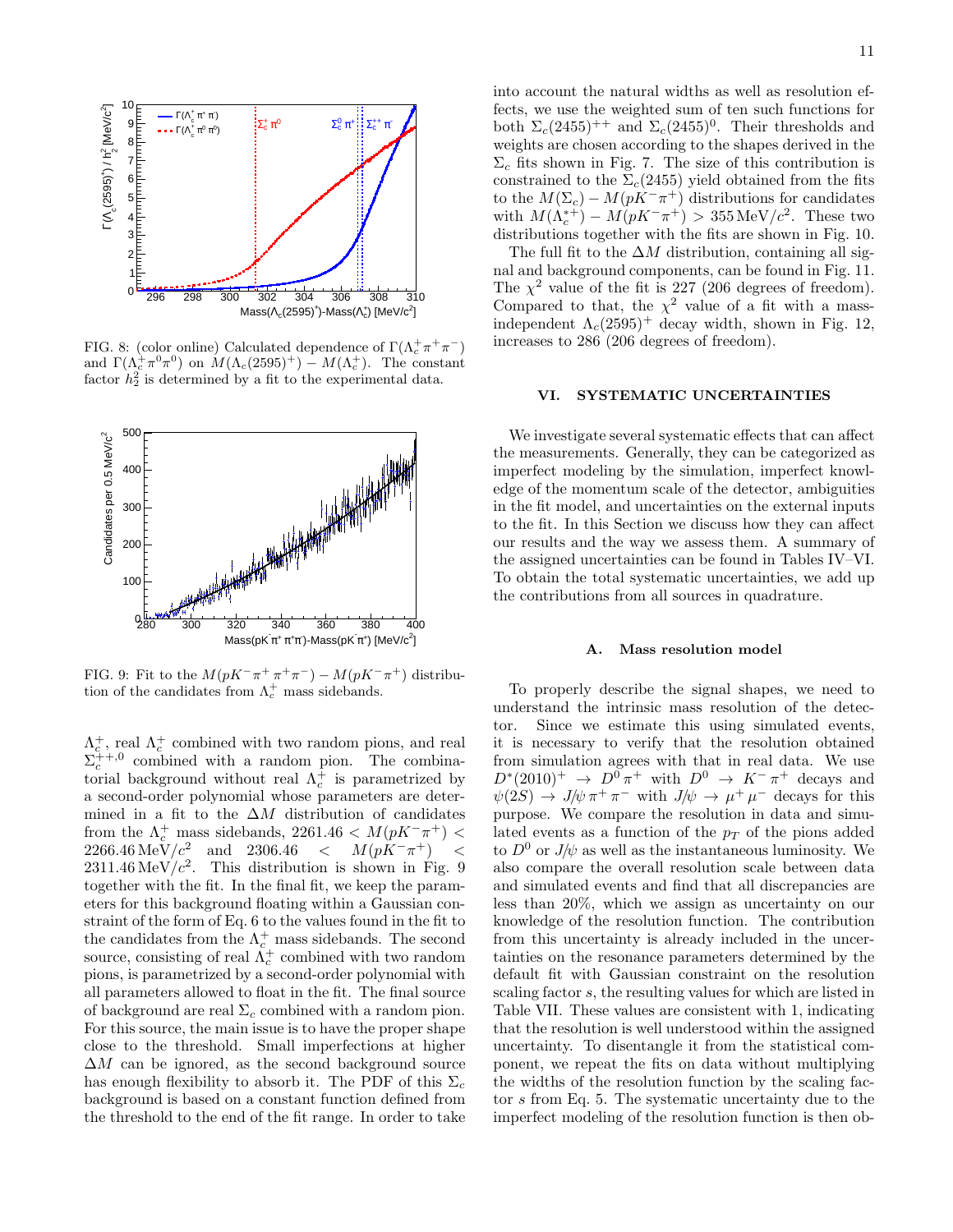

FIG. 10: (color online) Distributions of  $M(\Sigma_c^{++}) - M(pK^-\pi^+)$  (left) and  $M(\Sigma_c^0) - M(pK^-\pi^+)$  (right) for candidates with  $M(\Lambda_c^{*+}) - M(pK^-\pi^+) > 355 \,\text{MeV}/c^2$  together with the fits.

TABLE IV: Systematic uncertainties on the measurements of the mass differences and decay widths of the  $\Sigma_c^{++}$  resonances. The corresponding statistical uncertainties are listed for comparison.

| Source           | $\Delta M(\Sigma_c(2455))$ | $\Gamma(\Sigma_c(2455)$ | $\Delta M(\Sigma_c(2520)$ | $\Gamma(\Sigma_c(2520)$ |
|------------------|----------------------------|-------------------------|---------------------------|-------------------------|
|                  | $[\mathrm{MeV}/c^2]$       | $M_{\rm eV}/c^2$        | $[\mathrm{MeV}/c^2]$      | [MeV                    |
| Resolution Model |                            | 0.40                    |                           | 0.69                    |
| Momentum Scale   | 0.12                       | 0.20                    | 0.12                      | 0.20                    |
| Fit Model        | 0.02                       |                         | 0.11                      | 1.16                    |
| External Inputs  |                            |                         |                           |                         |
| Sum              | $0.12\,$                   | 0.45                    | 0.16                      | 1.36                    |
| Statistical      | $0.04\,$                   | 0.13                    | 0.56                      | 2.12                    |

tained by the difference in quadrature of the uncertainty of the fit with and without the Gaussian constraint. This uncertainty in the resolution has a large impact on the natural widths, but a negligible effect on the mass differences.

#### B. Momentum scale

The accuracy of the momentum scale depends on the precision with which the magnetic field and the amount of material in the detector are known. Both effects are originally calibrated using  $J/\psi \to \mu^+ \mu^-$  decays [41]. A limitation of this calibration is that it uses muons that are required by the detector acceptance to have  $p_T >$  $1.5 \,\mathrm{GeV}/c$ , while pions from  $\Sigma_c$  or  $\Lambda_c^{*+}$  decays typically have much lower  $p_T$ . The estimate of the uncertainty on the mass differences comes from our previous work on the  $X(3872)$  hadron [42]. There,  $\psi(2S) \to J/\psi \pi^+ \pi^-$  decays are used to study the momentum scale uncertainties by comparing the measured  $\psi(2S)$  mass with the world average value [18]. In addition, we study the  $\psi(2S)$  mass dependence on the kinematic properties of the pions, which constrains the sizes of possible effects. Furthermore, we verify the momentum scale by using  $D^*(2010)^+ \to D^0 \pi^+$ decays, where the resulting deviation from the world average is far below the uncertainty derived from  $\psi(2S)$ . Based on Ref. [42], we assign a  $0.12 \,\mathrm{MeV}/c^2$  uncertainty on the mass differences of all states under study due to the imperfect knowledge of the momentum scale. The corresponding effect on the natural widths was studied in our previous measurements of the masses and widths of the excited charmed meson states  $D_1^0$  and  $D_2^{*0}$  [43], and we assign the  $0.2 \,\mathrm{MeV}/c^2$  found there as the uncertainty on the natural widths due to this source. To translate this uncertainty to the coupling constant  $h_2$ , we assign it to the sum  $\Gamma(\Lambda_c^+\pi^+\pi^-)+\Gamma(\Lambda_c^+\pi^0\pi^0)$  (see Eqs. 8 and 9), which is a function of  $h_2$ , and perform Gaussian error propagation.

#### C. Fit model

In terms of our fit model and procedure we check two effects, the internal consistency of the fit and the shape of the signal PDFs. We do not perform an explicit check of the background parametrizations as those are described by polynomials and any analytic function can be approximated by a polynomial of sufficient complexity. Since the fit quality does not indicate significant discrepancies between data and the model, we conclude that the degree of the polynomial functions used is sufficient. Some backgrounds are determined from independent sources, but as the appropriate parameters are Gaussian constrained in the fit, the uncertainty originating from the sample size of the external sources, like  $\Lambda_c^+$  mass sidebands, is already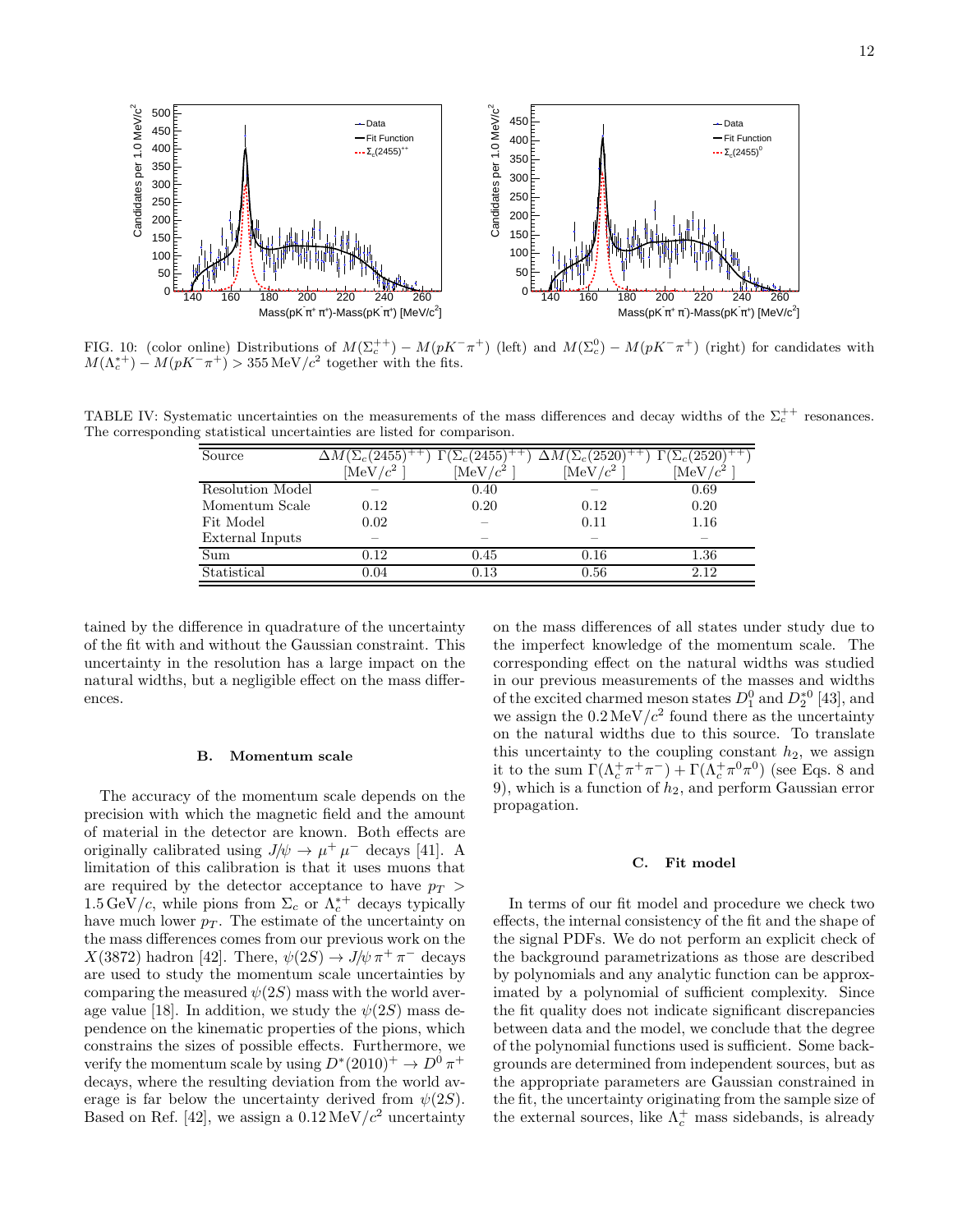TABLE V: Systematic uncertainties on the measurements of the mass differences and decay widths of the  $\Sigma_c^0$  resonances. The corresponding statistical uncertainties are listed for comparison.

| Source                    | $\Delta M(\Sigma_c(2455)^0) \Gamma(\Sigma_c(2455)^0)$ |             | $\Delta M(\Sigma_c(2520)^0)$ | $\Gamma(\Sigma_c(2520)^0)$ |
|---------------------------|-------------------------------------------------------|-------------|------------------------------|----------------------------|
|                           | [MeV/c <sup>2</sup> ]                                 | [MeV/ $c^2$ | $[\mathrm{MeV}/c^2]$         | [MeV/c <sup>2</sup> ]      |
| Resolution Model          |                                                       | 0.45        |                              | 0.70                       |
| Momentum Scale            | 0.12                                                  | 0.20        | 0.12                         | 0.20                       |
| Fit Model                 | 0.02                                                  |             | 0.11                         | 1.16                       |
| External Inputs           |                                                       |             |                              |                            |
| $\overline{\mathrm{Sum}}$ | 0.12                                                  | 0.49        | 0.16                         | 1.37                       |
| Statistical               | 0.03                                                  | 0.11        | 0.43                         | 1.82                       |

TABLE VI: Systematic uncertainties on the measurements of the mass differences of the  $\Lambda_c^{*+}$  resonances and the pion coupling constant  $h_2^2 \left( \Gamma(\Lambda_c(2595)^+) \right)$ . The corresponding statistical uncertainties are listed for comparison.

| Source           | $\Delta M (\Lambda_c(2595)^+$ | $h_2^2$ | $\Gamma(\Lambda_c(2595)^+)$ | $\Delta M (\Lambda_c(2625)^+)$ |
|------------------|-------------------------------|---------|-----------------------------|--------------------------------|
|                  | [MeV/c <sup>2</sup> ]         |         | $\rm{MeV}/c^2$              | [MeV                           |
| Resolution Model | 0.06                          | 0.03    | 0.22                        |                                |
| Momentum Scale   | 0.12                          | 0.03    | 0.20                        | 0.12                           |
| Fit Model        |                               |         |                             |                                |
| External Inputs  | 0.15                          | 0.06    | 0.36                        |                                |
| Sum              | 0.20                          | 0.07    | 0.47                        | 0.12                           |
| Statistical      | 0.14                          | 0.04    | 0.30                        | $\rm 0.04$                     |

TABLE VII: Mass resolution scaling factors s floating within Gaussian constraints in the fits. ś

| S               |
|-----------------|
| $0.93 \pm 0.17$ |
| $1.07 \pm 0.13$ |
| $1.02 \pm 0.20$ |
| $1.00 \pm 0.20$ |
| $0.95 \pm 0.15$ |
|                 |

included in the statistical uncertainties of the results.

To check the internal consistency of the fit procedure, we generate a large ensemble of statistical trials using PDFs of our fit model with parameters obtained from the fit to data. Estimates of all physics parameters except the mass differences and natural widths of the  $\Sigma_c(2520)$ resonances are found to be unbiased. The  $\Sigma_c(2520)$  mass differences have small biases towards higher values and the  $\Sigma_c(2520)$  natural widths are biased towards lower values. These biases on the  $\Sigma_c(2520)$  resonance parameters result from the fairly low signal to background ratio and the flexibility in the background PDF, which tends to absorb the tails of the relatively broad signal structure. We repeat the study with a true value for the  $\Sigma_c(2520)$  natural width below  $(\Gamma = 7.5 \,\text{MeV}/c^2)$  and above  $(\Gamma = 20 \,\mathrm{MeV}/c^2)$  the measured value and find that the biases have a small dependence on the true value. The biases are largest for a true value of the natural width of  $20 \,\mathrm{MeV}/c^2$  and we consequently assign these biases as systematic uncertainties on the mass differences and natural widths of the  $\Sigma_c(2520)$  states.

Concerning the uncertainty on the signal shape, we check whether our signal parametrization using nonrela-

tivistic Breit-Wigner functions provides a proper description. We refit the  $\Sigma_c$  and  $\Lambda_c(2625)^+$  data using a P-wave relativistic Breit-Wigner function of the form

$$
\frac{\mathrm{d}N}{\mathrm{d}m} \propto \frac{m \cdot \Gamma(m)}{(m_0^2 - m^2)^2 + m_0^2 \cdot \Gamma^2(m)}\tag{14}
$$

with

$$
\Gamma(m) = \Gamma_0 \left(\frac{q}{q_0}\right)^3 \left(\frac{m_0}{m}\right) \left(\frac{1+q_0^2 R^2}{1+q^2 R^2}\right),\tag{15}
$$

where  $m = \Delta M + m_{\Lambda_c^+}$ , R is the Blatt-Weisskopf radius set to  $3 \text{ (GeV/}c)^{-1}$  [44, 45],  $m_0$  and  $\Gamma_0$  are the nominal mass and width, and  $q(q_0)$  is the momentum of the daughters in the  $\Sigma_c$  or  $\Lambda_c(2625)^+$  rest frame calculated from the nominal mass. For the  $\Lambda_c(2595)^+$  we replace the nonrelativistic Breit-Wigner function of Eq. 7 by a relativistic one and use the variable width defined in Eqs. 8 and 9. For the  $\Sigma_c(2455)$  we observe a difference of  $0.02 \,\mathrm{MeV}/c^2$  in the mass difference, which we assign as a systematic uncertainty. In the cases of  $\Sigma_c(2520)$  and  $\Lambda_c^{*+}$  resonances we do not observe any shift and conclude that the effect is negligible.

#### D. External inputs

Finally, the lineshape of the  $\Lambda_c(2595)^+$  depends on the input values of the  $\Sigma_c(2455)$  masses and widths and the pion decay constant  $f_{\pi}$ . We repeat the fit using values of those parameters smaller or larger by one standard deviation and take the stronger variation as systematic uncertainty. The effect of the uncertainty on the world average  $\Sigma_c(2455)$  masses and widths used as input is dominant compared to the effect of the uncertainty on  $f_{\pi}$ .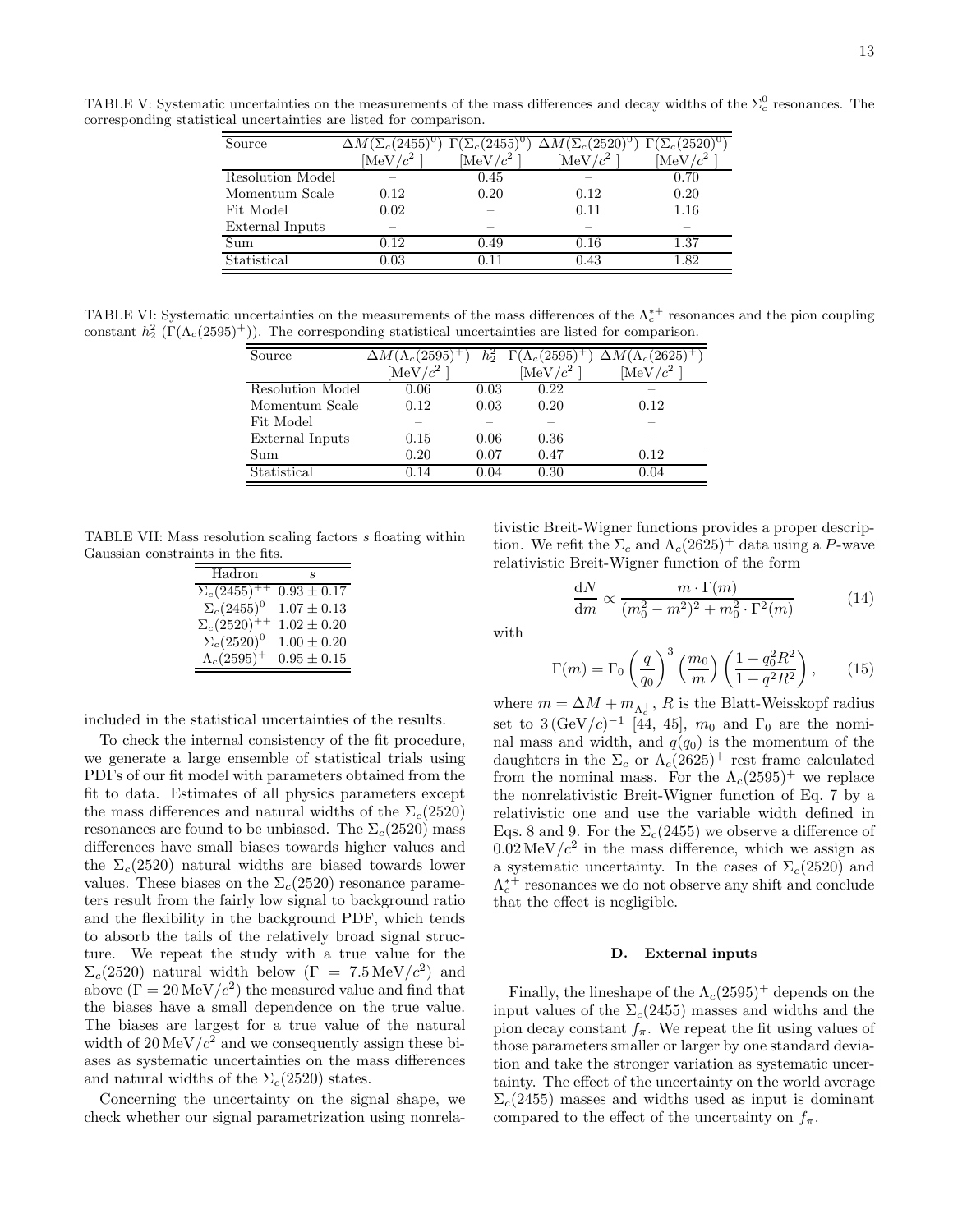

FIG. 11: (color online) The  $M(pK^{-}\pi^{+}\pi^{+}\pi^{-}) - M(pK^{-}\pi^{+})$ distribution obtained from data (points with error bars) together with the fit (black solid line). The brown dashed and purple dotted lines correspond to the two signal contributions, the green dash-double-dotted line represents the combinatorial background without real  $\Lambda_c^+$ , the blue long-dashed line shows real  $\Lambda_c^+$  combined with two random pions and the red long-dash-dotted line represents real  $\Sigma_c$  combined with a random pion. The red dash-dotted line corresponds to the sum of all three background contributions.



FIG. 12: (color online) The  $M(pK^{-}\pi^{+}\pi^{+}\pi^{-}) - M(pK^{-}\pi^{+})$ distribution obtained from data (points with error bars) together with the fit (black solid line), where a Breit-Wigner function with a mass-independent decay width is used to model the  $\Lambda_c(2595)^+$  lineshape. Explanations of the various background contributions can be found in the caption of Fig. 11.

TABLE VIII: Measured resonance parameters, where the first uncertainty is statistical and the second is systematic.

| Hadron                | $\Delta M$ [MeV/ $c^2$ ]   | $\Gamma$ [MeV/ $c^2$ ]                                      |
|-----------------------|----------------------------|-------------------------------------------------------------|
| $\Sigma_c(2455)^{++}$ | $167.44 \pm 0.04 \pm 0.12$ | $2.34 \pm 0.13 \pm 0.45$                                    |
| $\Sigma_c(2455)^0$    | $167.28 \pm 0.03 \pm 0.12$ | $1.65 \pm 0.11 \pm 0.49$                                    |
| $\Sigma_c(2520)^{++}$ | $230.73 \pm 0.56 \pm 0.16$ | $15.03 \pm 2.12 \pm 1.36$                                   |
| $\Sigma_c(2520)^0$    | $232.88 \pm 0.43 \pm 0.16$ | $12.51 \pm 1.82 \pm 1.37$                                   |
| $\Lambda_c(2595)^+$   |                            | $305.79 \pm 0.14 \pm 0.20$ $h_2^2 = 0.36 \pm 0.04 \pm 0.07$ |
| $\Lambda_c(2625)^+$   | $341.65 \pm 0.04 \pm 0.12$ |                                                             |

#### VII. RESULTS AND CONCLUSIONS

We perform fits to the  $M(pK^-\pi^+\pi^+) - M(pK^-\pi^+),$  $M(pK^-\pi^+\pi^-) - M(pK^-\pi^+),$  and  $M(pK^-\pi^+\pi^+\pi^-) M(pK^-\pi^+)$  mass difference distributions to obtain the desired resonance properties. The data distributions and fits are shown in Figs. 7 and 11. We select about 13800  $\Sigma_c(2455)^{++}$ , 15900  $\Sigma_c(2455)^0$ , 8800  $\Sigma_c(2520)^{++}$ , 9000  $\Sigma_c(2520)^0$ , 3500  $\Lambda_c(2595)^+$ , and 6200  $\Lambda_c(2625)^+$  signal events. The resonance parameters obtained can be found in Table VIII. For the width of the  $\Lambda_c(2625)^+$  we observe a value consistent with zero and therefore calculate an upper limit using a Bayesian approach with a uniform prior restricted to positive values. At the 90% credibility level we obtain  $\Gamma(\Lambda_c(2625)^+) < 0.97 \,\text{MeV}/c^2$ . For easier comparison to previous results [23, 26],  $h_2^2$  corresponds to a  $\Lambda_c(2595)^+$  decay width of  $\Gamma(\Lambda_c(2595)^+) = 2.59 \pm 1.5$  $0.30 \pm 0.47 \,\text{MeV}/c^2$ , calculated at  $\Delta M (\Lambda_c(2595)^+)$ . Our precise measurement of the coupling constant  $h_2$  can, for instance, be used to predict the width of the  $\Xi_c(2645)$ , as discussed in Ref. [46].

In Figs. 13–15, our results are compared to previous measurements by other experiments. Except for  $\Delta M (\Lambda_c(2595)^+)$ , all our measurements agree with the previous world average values. For  $\Delta M (\Lambda_c(2595)^+)$  we show that a mass-independent natural width does not describe the data (see Fig. 12) and observe a value which is  $3.1 \,\mathrm{MeV}/c^2$  smaller than the existing world average. This difference is the same size as estimated in Ref. [27]. Since this data sample is 25 times larger than the ones studied so far, our results on the properties of  $\Lambda_c^{*+}$  states provide a significant improvement in precision compared to previous measurements. The precision for the  $\Sigma_c$  states is comparable to the precision of the world averages. Concerning the inconsistency of the two CLEO measurements [21, 22] of the  $\Sigma_c(2520)^{++}$  mass, our data favor a smaller value.

In conclusion, we exploit the world largest samples of excited charmed baryons to measure the resonance parameters of six states, namely  $\Sigma_c(2455)^{++}$ ,  $\Sigma_c(2455)^0$ ,  $\Sigma_c(2520)^{++}$ ,  $\Sigma_c(2520)^0$ ,  $\Lambda_c(2595)^{+}$ , and  $\Lambda_c(2625)^{+}$ . Table IX summarizes the results for their masses and widths. These measurements provide a significant improvement in the knowledge of the resonance parameters of the states and represent the first analysis of charmed baryons at a hadron collider.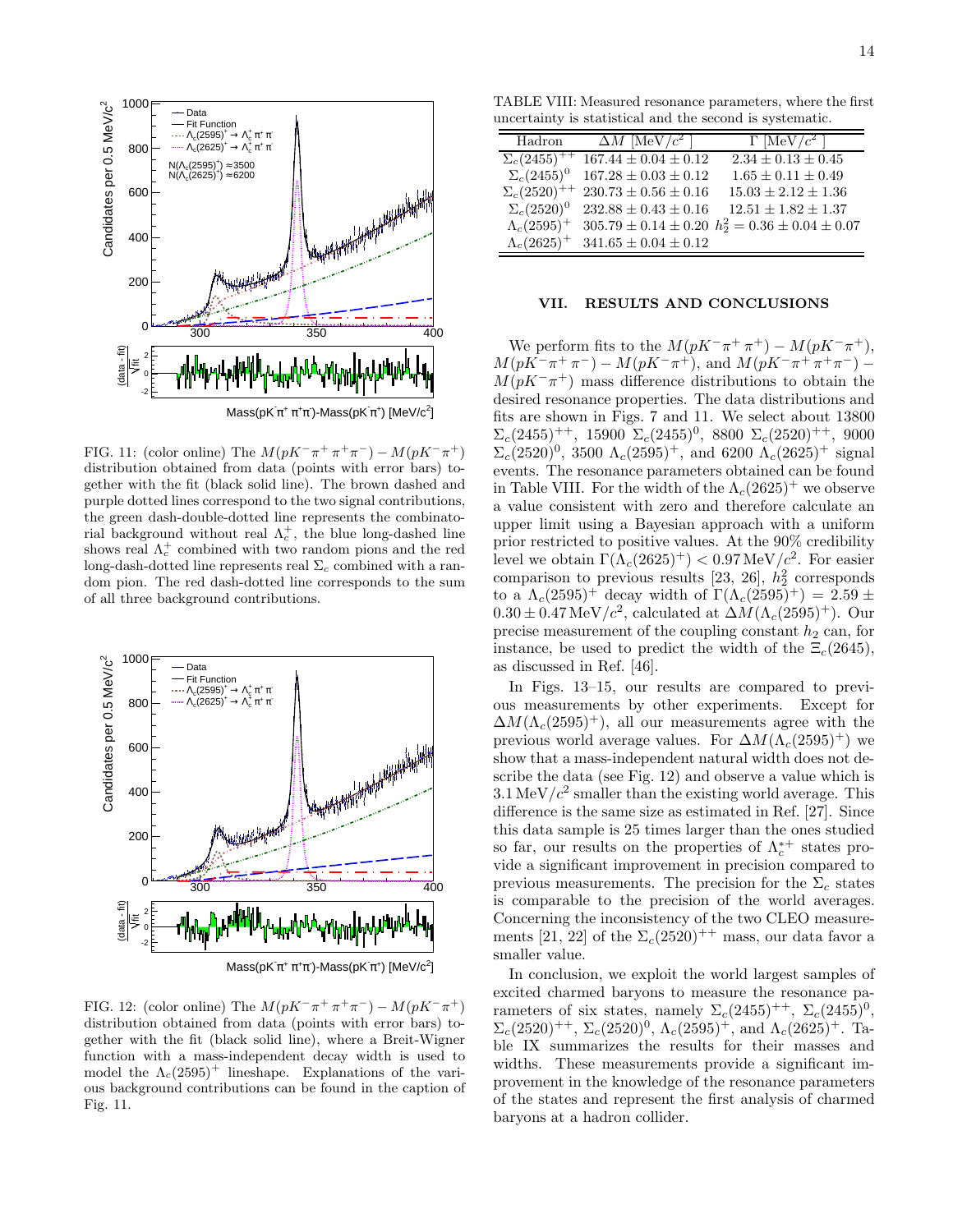TABLE IX: Results for the masses and widths of the charmed baryons under study. The first uncertainty is the combined statistical and systematic experimental uncertainty. For the masses, the second uncertainty originates from the world average  $\Lambda_c^+$  mass [18].

| Hadron                | M [MeV/ $c^2$ ]                                | $\Gamma$ [MeV/ $c^2$ ]  |
|-----------------------|------------------------------------------------|-------------------------|
| $\Sigma_c(2455)^+$    | $\overline{2453.90 \pm 0.13 \pm 0.14}$         | $2.34 \pm 0.47$         |
| $\Sigma_c(2455)^0$    | $2453.74 \pm 0.12 \pm 0.14$                    | $1.65 \pm 0.50$         |
| $\Sigma_c(2520)^{++}$ | $2517.19 \pm 0.46 \pm 0.14$                    | $15.03 \pm 2.52$        |
| $\Sigma_c(2520)^0$    | $2519.34 \pm 0.58 \pm 0.14$                    | $12.51 \pm 2.28$        |
| $\Lambda_c(2595)^+$   | $2592.25 \pm 0.24 \pm 0.14$                    | $h_2^2 = 0.36 \pm 0.08$ |
| $\Lambda_c(2625)^+$   | $2628.11 \pm 0.13 \pm 0.14 < 0.97$ at 90% C.L. |                         |

#### Acknowledgments

We thank the Fermilab staff and the technical staffs of the participating institutions for their vital contributions. This work was supported by the U.S. Depart-

- [1] D. J. Gross and F. Wilczek, Phys. Rev. Lett. 30, 1343 (1973).
- [2] H. D. Politzer, Phys. Rev. Lett. 30, 1346 (1973).
- [3] T. Mannel, W. Roberts, and Z. Ryzak, Nucl. Phys. B355, 38 (1991).
- [4] D. B. Lichtenberg, W. Namgung, E. Predazzi, and J. G. Wills, Phys. Rev. Lett. 48, 1653 (1982).
- [5] T. Onogi (2009), arXiv:hep-ph/0906.2344.
- [6] N. Mathur, R. Lewis, and R. M. Woloshyn, Phys. Rev. D 66, 014502 (2002).
- [7] W. Roberts and M. Pervin, Int. J. Mod. Phys. A 23, 2817 (2008).
- [8] D. Ebert, R. N. Faustov, and V. O. Galkin, Phys. Lett. B 659, 612 (2008).
- [9] D. Ebert, R. N. Faustov, and V. O. Galkin, Phys. Rev. D **72**, 034026 (2005).
- [10] J.-R. Zhang and M.-Q. Huang, Phys. Rev. D 78, 094015 (2008).
- [11] A. Bernotas and V. Simonis, Lith. J. Phys. **49**, 19 (2009).
- [12] M. A. Ivanov, J. G. Körner, V. E. Lyubovitskij, and A. G. Rusetsky, Phys. Lett. B 442, 435 (1998).
- [13] M. A. Ivanov, J. G. Körner, V. E. Lyubovitskij, and A. G. Rusetsky, Phys. Rev. D 60, 094002 (1999).
- [14] S. Tawfiq, P. J. O'Donnell, and J. G. Körner, Phys. Rev. D 58, 054010 (1998).
- [15] M.-Q. Huang, Y.-B. Dai, and C.-S. Huang, Phys. Rev. D 52, 3986 (1995).
- [16] D. Pirjol and T.-M. Yan, Phys. Rev. D 56, 5483 (1997).
- [17] J. L. Rosner, Phys. Rev. D **52**, 6461 (1995).
- [18] K. Nakamura *et al.* (Particle Data Group), J. Phys. G 37, 075021 (2010).
- [19] M. Artuso *et al.* (CLEO Collaboration), Phys. Rev. D 65, 071101 (2002).
- [20] J. M. Link *et al.* (FOCUS Collaboration), Phys. Lett. B 525, 205 (2002).
- [21] G. Brandenburg *et al.* (CLEO Collaboration), Phys. Rev. Lett. 78, 2304 (1997).
- [22] S. B. Athar *et al.* (CLEO Collaboration), Phys. Rev. D

ment of Energy and National Science Foundation; the Italian Istituto Nazionale di Fisica Nucleare; the Ministry of Education, Culture, Sports, Science and Technology of Japan; the Natural Sciences and Engineering Research Council of Canada; the National Science Council of the Republic of China; the Swiss National Science Foundation; the A.P. Sloan Foundation; the Bundesministerium für Bildung und Forschung, Germany; the Korean World Class University Program, the National Research Foundation of Korea; the Science and Technology Facilities Council and the Royal Society, UK; the Institut National de Physique Nucleaire et Physique des Particules/CNRS; the Russian Foundation for Basic Research; the Ministerio de Ciencia e Innovación, and Pro-

71, 051101 (2005).

lineshape.

[23] H. Albrecht *et al.* (ARGUS Collaboration), Phys. Lett. B 402, 207 (1997).

grama Consolider-Ingenio 2010, Spain; the Slovak R&D Agency; the Academy of Finland; and the Australian Research Council (ARC). We thank Andrew Blechman for providing feedback on the calculation of the  $\Lambda_c(2595)^+$ 

- [24] P. L. Frabetti *et al.* (E687 Collaboration), Phys. Rev. Lett. **72**, 961 (1994).
- [25] P. L. Frabetti *et al.* (E687 Collaboration), Phys. Lett. B 365, 461 (1996).
- [26] K. W. Edwards *et al.* (CLEO Collaboration), Phys. Rev. Lett. **74**, 3331 (1995).
- [27] A. E. Blechman, A. F. Falk, D. Pirjol, and J. M. Yelton, Phys. Rev. D 67, 074033 (2003).
- [28] D. Acosta *et al.* (CDF Collaboration), Phys. Rev. D 71, 032001 (2005).
- [29] C. S. Hill (CDF Collaboration), Nucl. Instrum. Methods A 530, 1 (2004).
- [30] A. A. Affolder *et al.* (CDF Collaboration), Nucl. Instrum. Methods A 526, 249 (2004).
- [31] D. Acosta *et al.* (CDF Collaboration), Nucl. Instrum. Methods A 518, 605 (2004).
- [32] E. J. Thomson *et al.*, IEEE Trans. Nucl. Sci. 49, 1063 (2002).
- [33] L. Ristori and G. Punzi, Ann. Rev. Nucl. Part. Sci 60, 595 (2010).
- [34] D. J. Lange, Nucl. Instrum. Methods A 462, 152 (2001).
- [35] M. Feindt (2004), arXiv:physics/0402093.
- [36] M. Feindt and U. Kerzel, Nucl. Instrum. Methods A 559, 190 (2006).
- [37] M. Pivk and F. R. Le Diberder, Nucl. Instrum. Methods A 555, 356 (2005).
- [38] M. Pivk (2006), arXiv:physics/0602023.
- [39] P. L. Cho, Phys. Rev. D **50**, 3295 (1994).
- [40] E. Follana, C. Davies, G. Lepage, and J. Shigemitsu (HPQCD and UKQCD Collaborations), Phys. Rev. Lett. 100, 062002 (2008).
- [41] D. Acosta *et al.* (CDF Collaboration), Phys. Rev. Lett. 96, 202001 (2006).
- [42] T. Aaltonen *et al.* (CDF Collaboration), Phys. Rev. Lett. 103, 152001 (2009).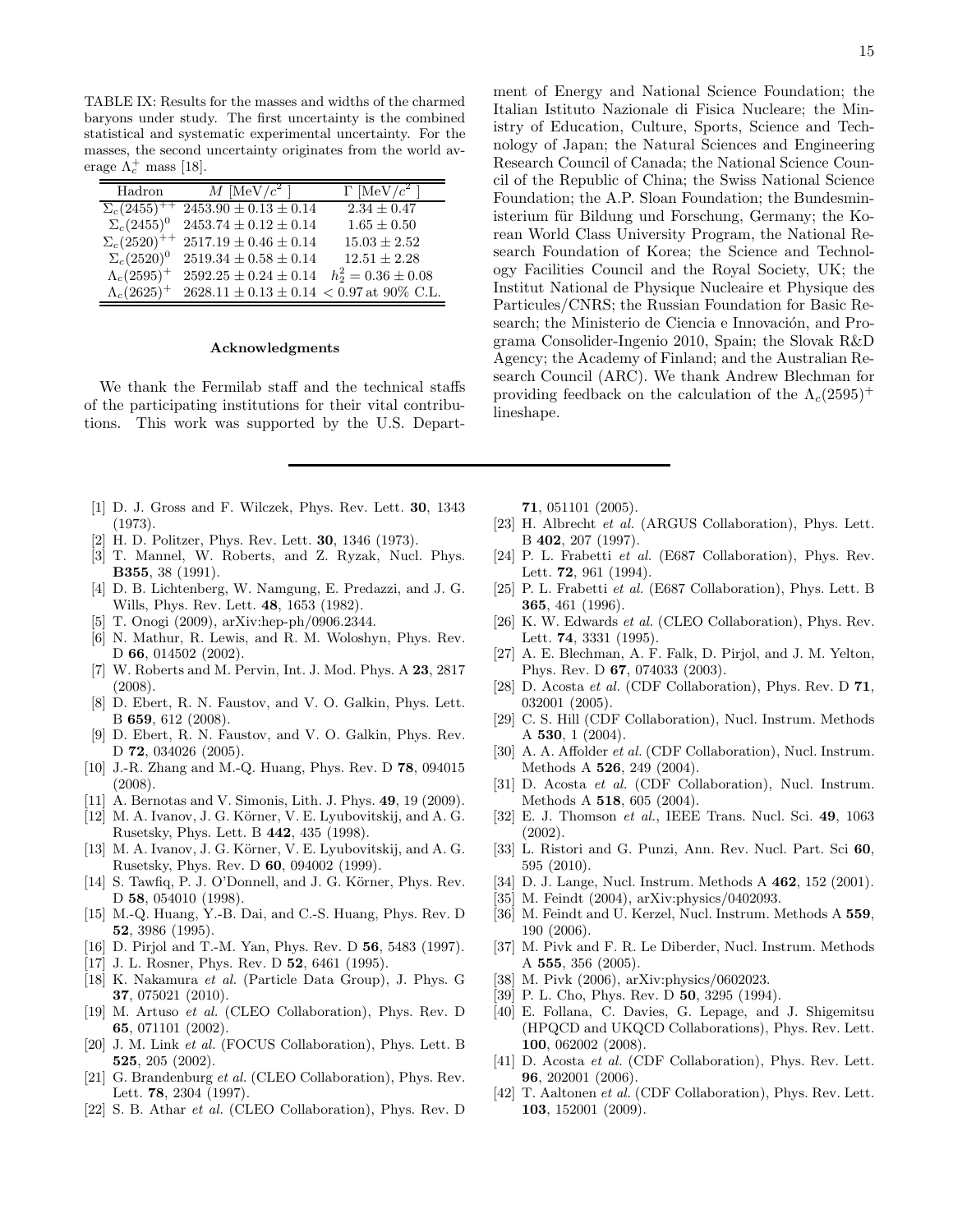(1997).

- [43] A. Abulencia *et al.* (CDF Collaboration), Phys. Rev. D 73, 051104 (2006).
- [44] D. Aston *et al.*, Nucl. Phys. **B296**, 493 (1988).
- [45] S. Godfrey and N. Isgur, Phys. Rev. D **32**, 189 (1985).
- [46] G. Chiladze and A. F. Falk, Phys. Rev. D 56, 6738
- [47] E. M. Aitala *et al.* (E791 Collaboration), Phys. Lett. B 379, 292 (1996).